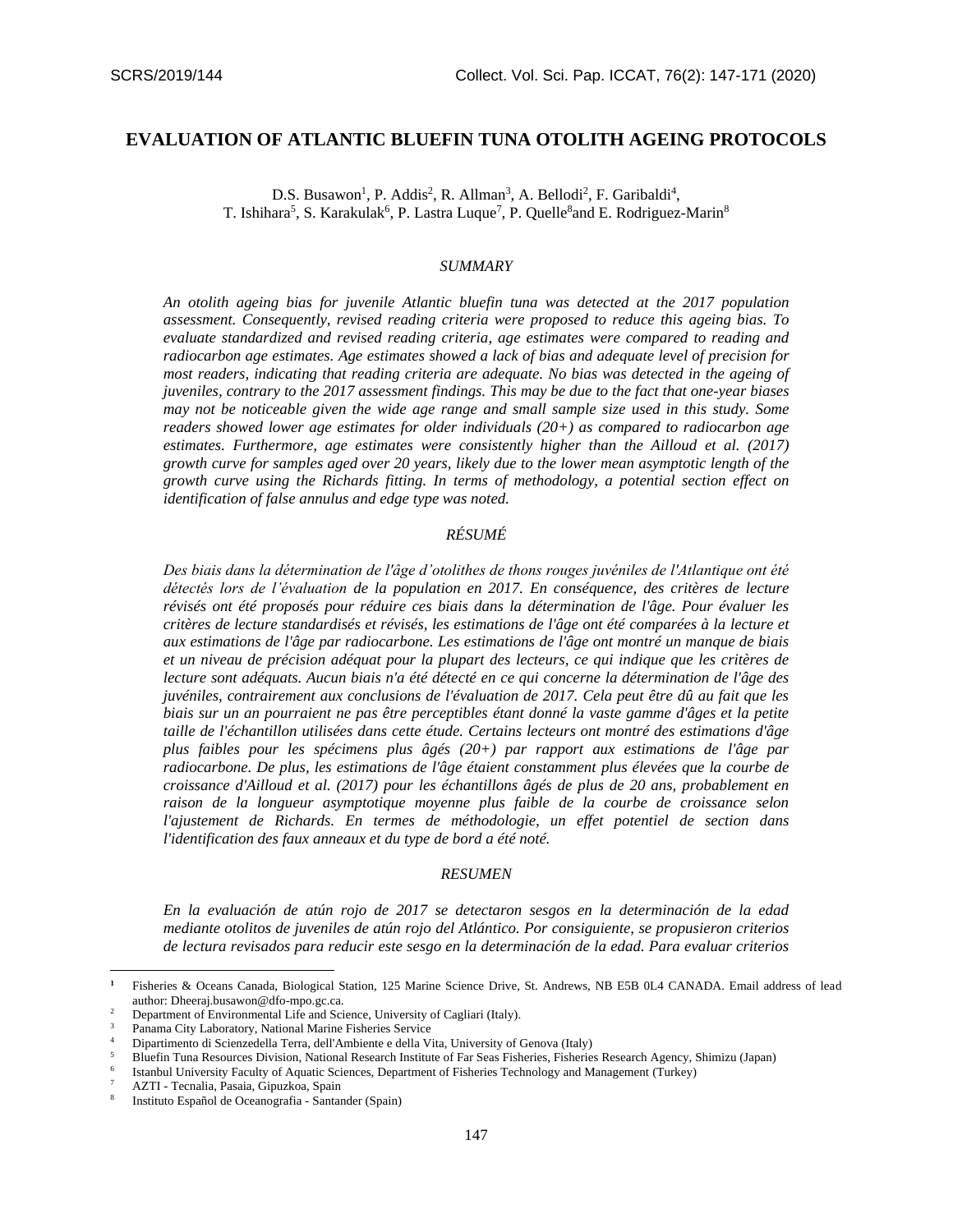*de lectura estandarizados y revisados, las estimaciones de edad se compararon con las lecturas y con estimaciones de edad a partir de radiocarbono. Las estimaciones de edad mostraron falta de sesgo y un nivel adecuado de precisión para la mayoría de los lectores, indicando que los criterios de lectura eran adecuados. No se detectó sesgo en la determinación de la edad de los juveniles, al contrario que en la evaluación de 2017. Esto podría deberse al hecho de que sesgos de un año podrían no advertirse dado el amplio rango de edad y el pequeño tamaño de la muestra usado en este estudio. Algunos lectores presentaron estimaciones de edad inferiores para los ejemplares más mayores (20+) en comparación con las estimaciones de edad mediante radiocarbono. Además, las estimaciones de edad eran más elevadas que las de la curva de crecimiento de Ailloud et al. (2017) para las muestras a las que se asignó una edad de más de 20 años, debido probablemente a la menor talla asintótica media de la curva de crecimiento utilizando el ajuste de Richards. En términos de metodología, se observó un posible efecto de sección en la identificación de anillos falsos y del tipo de borde.* 

## *KEYWORDS*

#### *Bluefin tuna, ageing, otolith*

#### **1. Introduction**

The International Commission for the Conservation of Atlantic Tunas (ICCAT) identified growth as a major source of uncertainty in stock assessment models for Atlantic bluefin tuna (*Thunnus thynnus*) (ICCAT 2017). A key component of the ICCAT Atlantic Wide Research Program for Bluefin Tuna (GBYP) has been to provide updated life history information for this species, specifically age, growth and catch-at-age, to reduce uncertainty in stock assessment models. The goal of this study is to evaluate the proposed bluefin tuna ageing methodology by comparing age estimates to validated bomb radiocarbon age estimates.

Currently, catch-at-age of Atlantic bluefin tuna is determined by age slicing, a technique that divides catch length into different ages creating a catch-at-age matrix. To do this, a distribution of sizes is separated into age classes under the assumption that distinct lengths separate adjacent age classes. Typically, ages are separated based on the length halfway between the two mean lengths at an age predicted from a growth curve. A critical assumption is equal variability in lengths across adjacent ages. Given the variability in growth between individuals, over time this technique can lead to age class smearing, where one or more age classes overlap and individual are assigned to the incorrect age. Direct ageing of hard parts (otoliths and dorsal fin spines) reduces this uncertainty and results in better characterization of catch-at-age, providing more robust stock assessments. As a result, laboratories in Canada, Europe and USA have been collecting otoliths and dorsal fin spines from a broad size distribution of bluefin tuna captured by multiple gear types in the East and West Atlantic for routine estimation of size at age and individual growth rate.

In an effort to standardize otolith based ageing protocols across the laboratories and evaluate the error underlying the interpretation of annuli, Atlantic Bluefin tuna ageing workshops were held and several ageing exchanges were carried out (Rodriguez *et al.* 2007; 2014, Secor *et al.* 2014 and Busawon *et al.* 2015).This effort has resulted in an Atlantic Bluefin tuna otolith reference collection, standardized processing protocols for otoliths and reading criteria protocols (Secor *et al.*, 2014, Busawon *et al.* 2015)

Despite this standardization and the different quality controls mentioned above, during the 2017 bluefin tuna population assessment, a bias was observed in the catch at age estimates using age-length keys based on the adopted protocols. This bias is small (~ one year) but important, and represents an overestimation of the age in otolith reading and is likely due to the appearance of sub-annual bands in the first 8 years of life. In an attempt to reduce this bias, a review of the standardized otolith reading protocol was produced (Rodriguez *et al.*, 2019b, appendix I) and an exchange was made with this revised protocol (Rodriguez *et al.*, 2019a).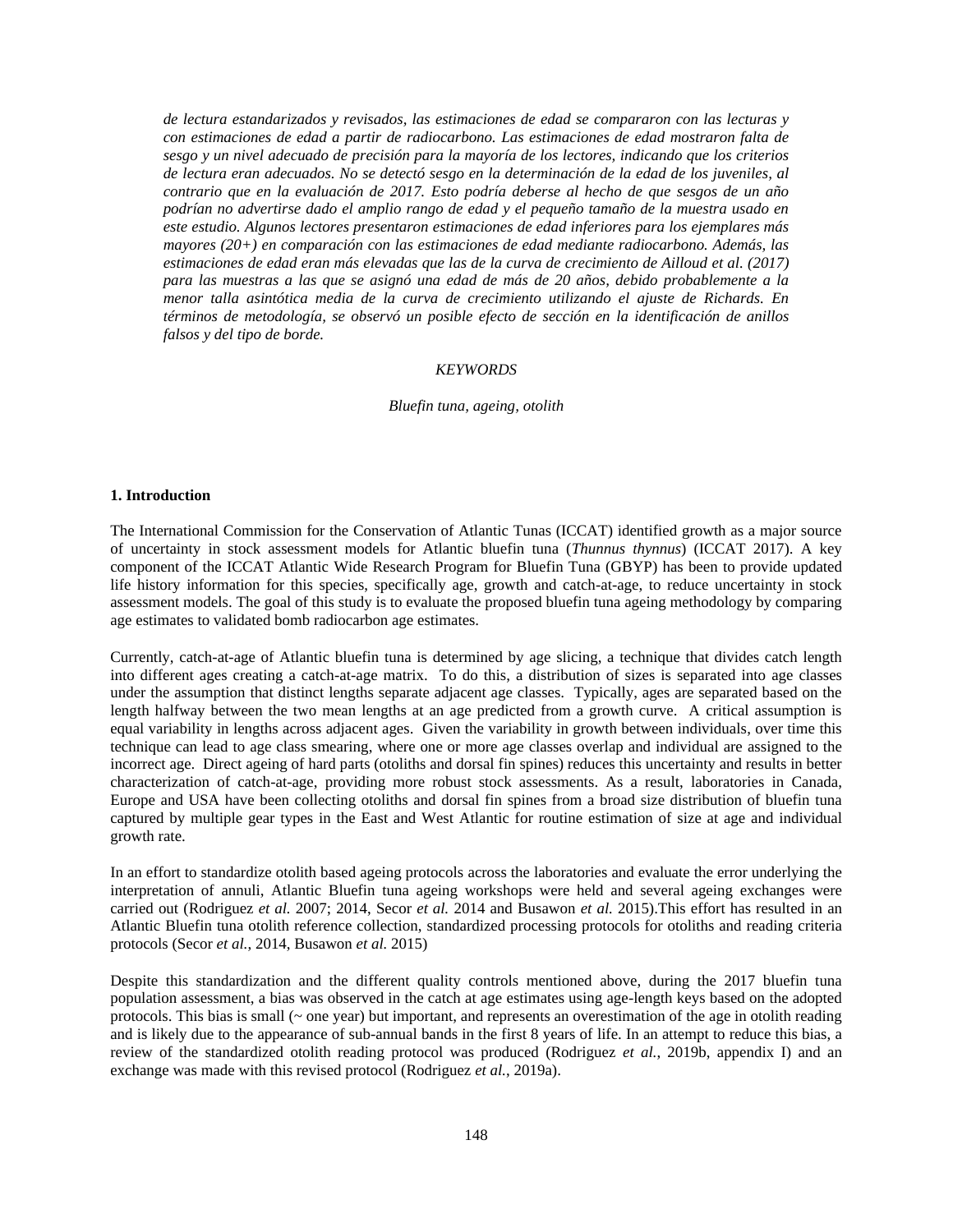The revised reading criteria from Rodriguez *et al.* (2019b) still need to be further tested and agreed upon by the Atlantic bluefin tuna ageing laboratories. Therefore, it was decided to employ the set of samples used in the bluefin tuna age reading validation study from Neilson and Campana (2008). Age estimates obtained using the standardized reading criteria described in Busawon *et al.* (2015) and the revised reading criteria described by Rodriguez-Marin *et al.* (2019b) were compared to reading and bomb radiocarbon age estimates from the Neilson and Campana (2008) study. In addition, since the validation study did not use the standardized otolith processing protocols described in Secor *et al.* (2014) and Busawon *et al.* (2015), methodological impacts were assessed by comparing age estimates from standard and non-standard sections.

The objectives of this paper are to evaluate bias and precision from 1) radiocarbon age estimates to the most recent growth curve (Ailloud *et al.*, 2017), 2) evaluate age estimates obtained using the standardized and revised reading protocols and 3) evaluate age estimates from standard and non-standard sections.

### **2. Material and Methods**

### *2.1 Otolith age validation set*

The Bluefin tuna age validation study used a set of 28 samples from archived material stored at the St. Andrews Biological Station, Fisheries and Oceans Canada (see Neilson and Campana (2008) for further details). Atlantic Bluefin tuna were sampled over a broad size distribution (125 - 300 cm straight fork length, SFL), however the samples were biased toward larger fish (>200cm) (**Figure 1**). The straight fork length in this study was converted from curved fork length using the conversion factors from Rodriguez-Marin *et al.*, (2015) (i.e.  $SFL = 1.85746 +$ 0.9606\*CFL). Otoliths were embedded in epoxy and three adjacent transverse sections were obtained with a low speed diamond saw: a 1.2 mm central section intended for micro milling and  $\sim 1$ mm thick sections anterior and posterior side for age determination.

Neilson and Campana (2008) used the ageing section closer to the post-rostrum, which deviates from the standardized ageing section currently used (**Figure 2**).I n cases where the unused section matched the current standardized section (N=17; Y section = 14 and V section = 3), it was imaged and added to the set as a means of comparing processing protocols. Original images were overlaid with both otolith reference measurements (yardstick and template) described in Busawon *et al.* (2015) and Rodriquez-Marin *et al.* (2019b) (**Figure 3**). For clarity, the section originally used in the Neilson and Campana (2008) study will be referred to as NC section ( $N = 28$ ) and the standardized section as ST section ( $N = 17$ ). All images were imaged under reflected light and enhanced using Photoshop software. Image enhancement filter tools (levels and unsharp mask) were used to improve the contrast of opaque and translucent bands on the otolith section. It is important to note that original images from the Neilson and Campana (2008) study were taken without a scale; as a result scale had to be determined by overlaying the drilled section and fitting it to the original image. In addition, the scale was also determined by taking physical measurements of landmarks on the image and section (e.g. distance between the dorsal and ventral arm).

A set of 45 images (NC section = 28 and ST section = 17) were read by 9 experienced readers who made two blind age readings, using the template scale and the yardstick scale (**Figure 3**). Annual bands (opaque zones) were annotated on every image using raster layers and final age assignment consisted of counting the number of annotated annuli on each image, including any partially formed opaque zones on the margin. The readability code and edge type of each image (i.e., opaque or translucent edge) were also recorded for each otolith image (**Table 1**). Furthermore, the first 5 annual increments were measured by each reader (**Figure 3**). Growth curve age estimates were calculated using straight fork length and parameters of the Richards growth model (Ailloud *et al.* 2017). However, due to the lower mean asymptotic length of the growth curve ( $L_{\infty}$  = 271 cm straight fork lengths), age estimates could not be derived for individuals longer than 271 cm. In these cases, based on visual inspection of the Richards growth curve, it was assumed that the age of these individuals would range between 30 and 37 years old and individuals were assigned an age within this range using the sample function in R.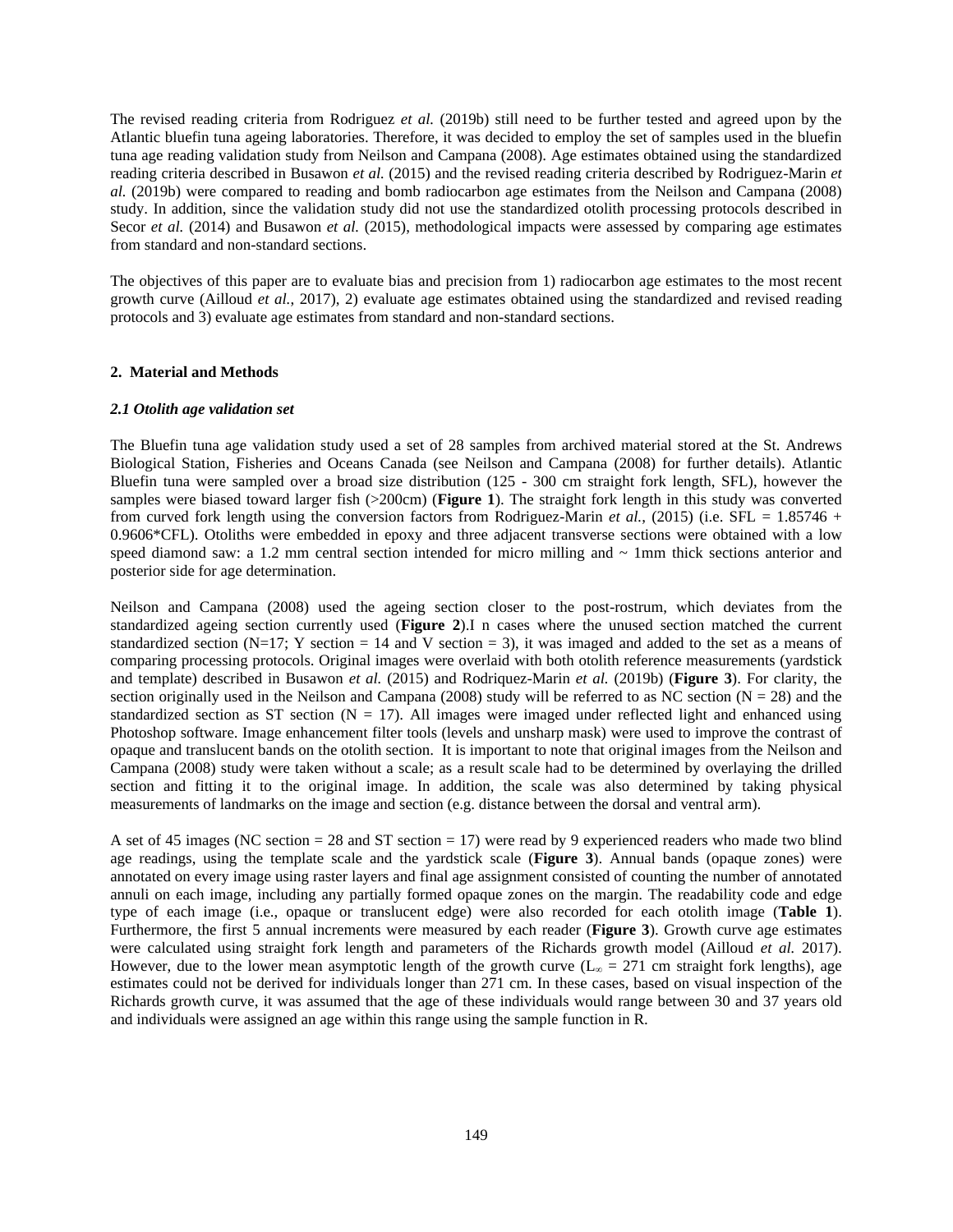Diagnosis of paired age agreement was evaluated through age bias plots and Evans-Hoenig and Bowker tests of symmetry (Campana *et al.* 1995; McBride, 2015). Age estimates were compared to validated bomb radiocarbon age (year of core formation – year sample was collected) as a standard. Neilson and Campana (2008) noted that major error in isolating core was unlikely, as any such error would only reduce age estimate of the individual by incorporating more recently formed material. Furthermore, modal age estimates were compared to age estimates from the primary reader of Neilson and Campana (2008) (referred to as primary reader in the rest of the text) study. Modal age estimates were determined by only including age estimates from readers who showed no bias and were within the accepted precision levels (APE & CV <10%). Precision was estimated through Average Percent Error (APE) and Coefficient of Variation (CV) as follows:

$$
APE_j = 100\% \times \frac{1}{R} \sum_{i=1}^{R} \frac{|x_{ij} - X_j|}{X_j}
$$

$$
CV_j = 100\% \times \frac{\sqrt{\sum_{i=1}^{R} \frac{(x_{ij} - x_j)^2}{R-1}}}{X_j}
$$

Where *R*=number of readers;  $x_{ij}$ =age estimate for reader *i*for otolith *j*;  $X_{i}$ =mean age for otolith *j*.

Given the moderate longevity of Atlantic bluefin tuna and inherent difficulty in consistently identifying annuli, an APE and CV of 10% was determined to be reasonable in terms of quality control (Secor *et al.* 2013). FSA, R package version 0.8.20 (Ogle, 2018) was used for the analysis of bias and precision. Readability and edge type assignment were examined using graphical methods.

#### **3. Results**

The exchange involved nine experienced otolith readers from eight institutions in Canada, Italy, Japan, Spain, Turkey and USA.

## - **Comparing radiocarbon vs. growth curve age estimates**

Precision and symmetry tests were conducted for the radiocarbon age and the currently adopted growth curve age estimates (N=28) (Ailloud *et al.*, 2017). The results showed moderate precision (CV = 19.96 and APE = 14.11) and no significant difference for the Evans-Hoenig and Bowker tests (**Figure 4**). Yardstick and Template modal age estimates and primary reader age estimates were consistently higher than the Ailloud *et al.* (2017) growth curve for samples aged over 20 years (**Figure 5**).

## - **Comparing yardstick and template scales to radiocarbon age**

Residual plots and symmetry tests (**Figure 6**) revealed no systematic bias in age interpretation using either scale, as compared to radiocarbon age estimates for most readers. However, there was a slight pattern in residuals for three readers regardless of the scale used, indicating that these readers tend to underage older individuals compared to the radiocarbon age. Furthermore, one reader only showed this slight bias with the template scale and not the yardstick. In terms of precision, most readers had a mean CV<10 regardless of the scale used. However, three readers had a CV greater than or approx. 10% with either scale. Overall, the level of precision did not differ between scales for each reader and fell within the accepted precision level to support production ageing for Atlantic Bluefin tuna (**Figure 7**).

#### - **Comparing yardstick scale to template scale**

Precision and symmetry tests comparing age estimates from the yardstick and template scales (**Figures 7 & 8**) indicated a high level of precision for all readers (CV<10). However, two readers showed a slight bias in the test of symmetry, indicating a tendency to overage individuals using the yardstick. A paired t-test indicated a significant difference between template and yardstick age estimates for these readers.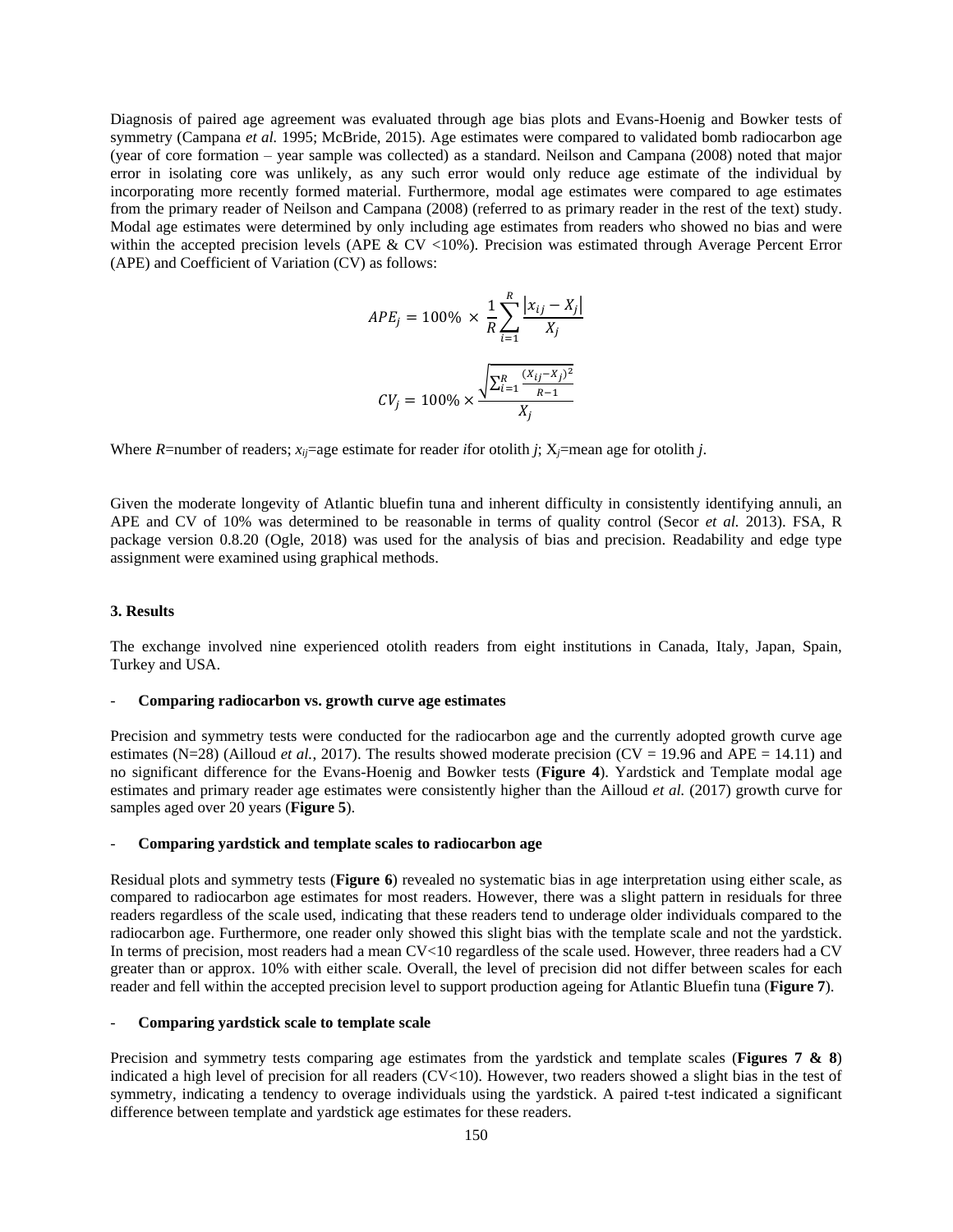## - **Comparing modal age estimates and primary reader age estimates**

Age bias plots comparing yardstick and template modal age estimates to primary reader age estimates (**Figure 9**) showed no significant bias for the Evans-Hoenig and Bowker tests. However, loess lines showed a slight tendency for readers to underage older individuals, as compared to the primary reader. Precision levels were within the acceptable range (APE  $\&$  CV <10) when comparing modal age estimates to primary reader age estimates.

## - **Comparing standard section (ST section) age estimates to non-standard section (NC) age estimates and to radiocarbon age by scale**

Residuals plots and test of symmetry showed no systematic bias by method or section type for most readers (**Table 2 and Figure 10**). However, two readers showed a slight bias compared to radiocarbon age estimates using nonstandard section (NC), indicating a tendency to underage older individuals, as compared to the radiocarbon age. Precision test showed a high level of precision for most readers (CV<10) regardless of scale or section (**Figure 11**).

## - **Readability and edge type assignment**

Readers identified edge type for each reading (**Figure 12**). Overall, within reader edge type assignment of the same image were consistent. However, within reader edge type assignment of ST and NC section readers were not consistent. Four readers assigned opaque edge to more samples with the standard section (NT), three readers did the reverse and two readers had consistent assignments. Although, readers had moderate within reader agreement on edge type, the results showed considerable disagreement between readers.

In terms of readability, there were no clear patterns by reader, section, scale or sample (**Table 1**, **Figure 13**), However, in general a better readability score was appreciated for ST sections with respect to NC. Readability codes two and three were the most used, and one reader assigned code four to most otoliths.

## - **Annual increment measurements**

Unfortunately, only four readers measured the annual increments for both scales and two readers measured the annual increments for only one scale (**Figure 14**). Annual increment measurement results showed that three readers tended to place the first annulus (ai0) closer to the core using the yardstick scale while maintaining the general template increments (i.e. distance between annuli). The fourth reader showed the opposite tendency for the false/1<sup>st</sup> annulus and placed these annuli higher along the ventral arm using the yardstick scale. However, in the latter case this tendency seemed to be the result of how the reader annotated the image (i.e. the reader identified the same false annulus in each case but annotated it differently for each scale). The results also showed a potential section effect, as one of the readers did not identify any false annuli on the non-standard section using the yardstick scale, but did on the standard section. Three readers identified false annuli more frequently using the template scale, whereas one reader identified false annuli on all images regardless of the scale used (**Figure 15**).

## **4. Discussion**

The objective of this paper was to test the current and revised standardized reading criteria for otoliths. Precision analysis revealed good agreement in age interpretation using either criterion, as compared to radiocarbon age estimates, showing that the reading criteria are adequate to age Atlantic bluefin tuna. Readers showed no systematic bias or decreased precision for younger individuals regardless of the criterion used, indicating that the 1 year bias noted at the 2017 Atlantic bluefin tuna assessment may not be the result of methodology but could be related to other factors (e.g. reader effect or the inherent difficulty of reading juveniles due to sub annual bands). However, such a small bias, may not be detectable considering the wide range of ages used in this study (3 to 30 years) and small sample size of young individuals  $(N=4)$ . Systematic bias identified in this study only occurred for older individual, namely ages 20+ according to radiocarbon age estimates. The Atlantic bluefin tuna assessment currently uses a 16+ group, which would suggest that any systematic bias due to methodology would tend to affect the plus group.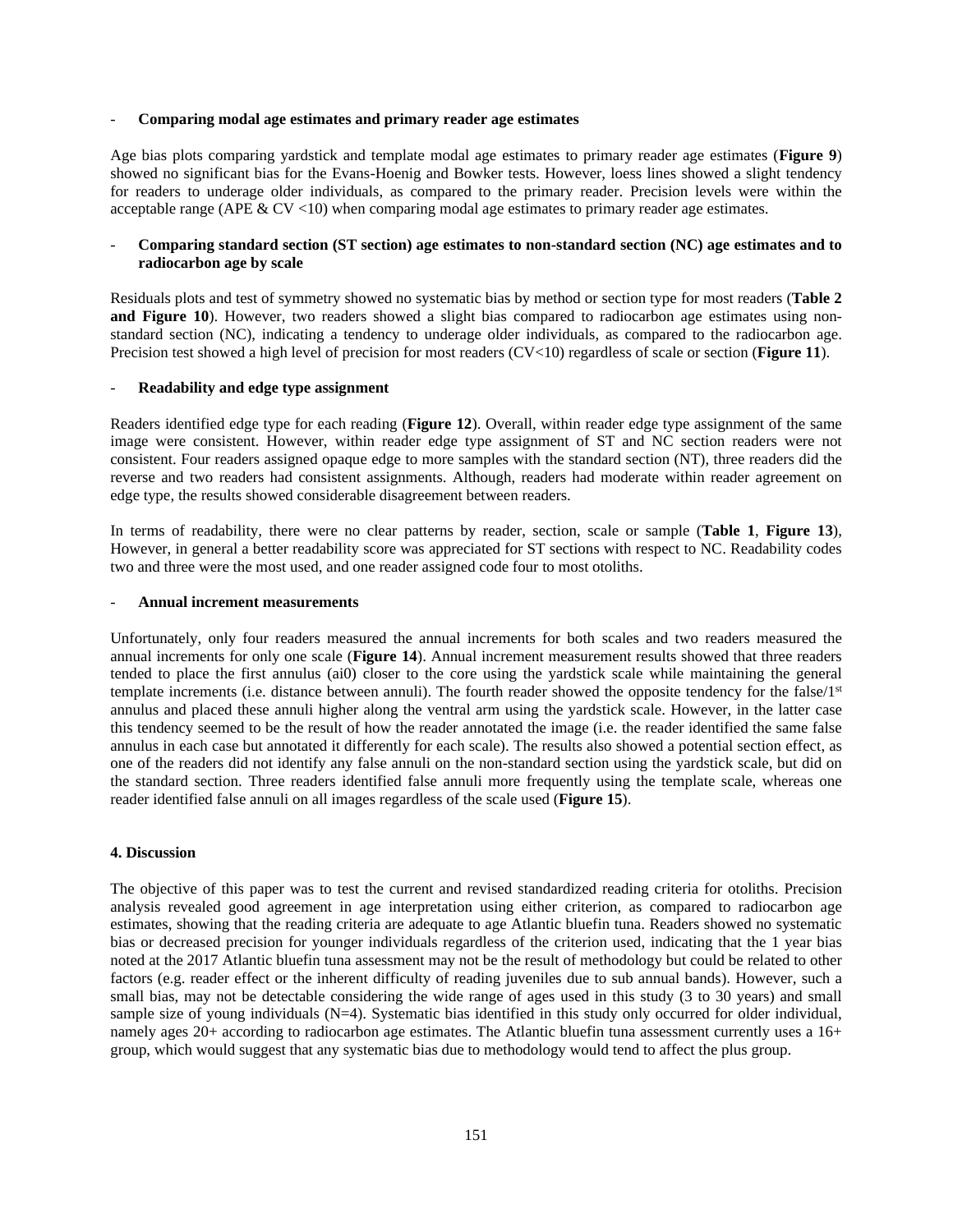A comparison of the currently adopted growth curve age estimates to the radiocarbon age estimate showed no systematic bias according to the Evans-Hoenig and Bowker tests, though the loess line on the residual plots seemed to indicate a tendency for the growth curve to overage older individuals. Furthermore, the level of precision did not fall within the acceptable levels (APE and  $CV < 10\%$ ). These findings could bedue to the relatively small sample size. Alternatively, it could be the result of the lower mean asymptotic length of the growth curve (L<sub>∞</sub> = 271 cm straight fork lengths), resulting in the inability to calculate age estimates for larger individuals (SFL  $> 271$  cm). Growth curve age estimates for individual greater than 271 cm were randomly assigned from a range of 30 to 37 years old, which could have led to this bias and lack of precision. Ailloud *et al.* (2017) noted that estimates of variability in size at age could be used to improve the cohort slicing procedure by adjusting the length bounds used to assign ages. However, a shortcoming in this case is how to assign ages to individuals outside of these limits.

Modal age estimates and primary reader age estimates were consistently higher that the growth curve but fell within the 2.5 and 97.5 percentiles of the distribution of the fitted length at age. This could indicate ageing data not having a good fit to the growth curve, however given the small sample size it is hard to draw conclusions.

Measurements of the annual increments indicated that readers identified the same pattern (i.e. distance between annuli) regardless of the scale used. This pattern was mostly shifted downward when using the yardstick scale indicating that readers tended to identify the false and 1<sup>st</sup> annulus lower along the ventral arm without the template. Furthermore, readers identified false annuli more frequently with the template scale, than with the yardstick scale. Given that readers tend to be consistent with the general growth pattern (i.e. distance between annuli), the location of a false annulus will dictate the location of the first annulus on the ventral arm, which could explain the directional measurement difference between the two scales. The results could also indicate that readers are potentially identifying a false annulus as the first annulus when using the yardstick scale. However, the lack of bias and the fact that were no significant difference in yardstick/template age estimates for most readers indicates that this does not result in a systematic bias, but, as noted by Rodriguez *et al.* (2019a), this could impact age estimates of juvenile bluefin tuna. On the other hand, the higher frequency of identification of a false annulus with the template scale and not the yardstick scale could indicate a potential scale effect on readers. This effect could lead to bias and decreased level of precision, as a reader consistently identified a false annulus with the template scale and not the yardstick showed a slight bias in his template age estimates. Given a possible template scale effect and the potential to misidentify the false annulus using the yardstick scale, it is recommended to only use the template scale as an aid for hard to interpret juvenile otoliths.

An evaluation of the yardstick and template scale age estimates showed no systematic bias compared to the radiocarbon age estimates for most readers. However, a slight bias was noted for three readers, showing a tendency to underage older individuals as compared to the radiocarbon age estimates, regardless of scale used. In addition, two readers had a slight bias when using one scale over the other. In terms of precision, the ageing error was low among readers and fell within the acceptable APE and CV (10%) except for three readers who showed moderate precision levels with CVs between 10% and 15%. Similarly, yardstick and template modal age estimates showed no systematic bias and adequate level of precision when compared to the primary reader age estimates.

The evaluation of the non-standard section age estimates compared to standard section age estimates yielded similar results: no bias and adequate precision level for most readers regardless of section and scale used. However, the readers that did show a slight bias only did so with non-standard sections. Similarly, Secor *et al.*, (2014) detected significant bias between sections from the same otolith leading to the selection of a standard Y-section due to its precedence in the literature. Section bias could be due to how the growth increments are laid in sections further from the core. For instance, growth increment patterns could differ from the template pattern, with annuli being laid closer together.

Overall, there was good agreement between age estimates using the standardized and revised reading criteria. However, it is important to note that readings could have been influenced by the revised criteria; for example readers could be intuitively applying the template pattern due to previous readings using the template scale. The effects of this are hard to evaluate and could be influencing the results of this study.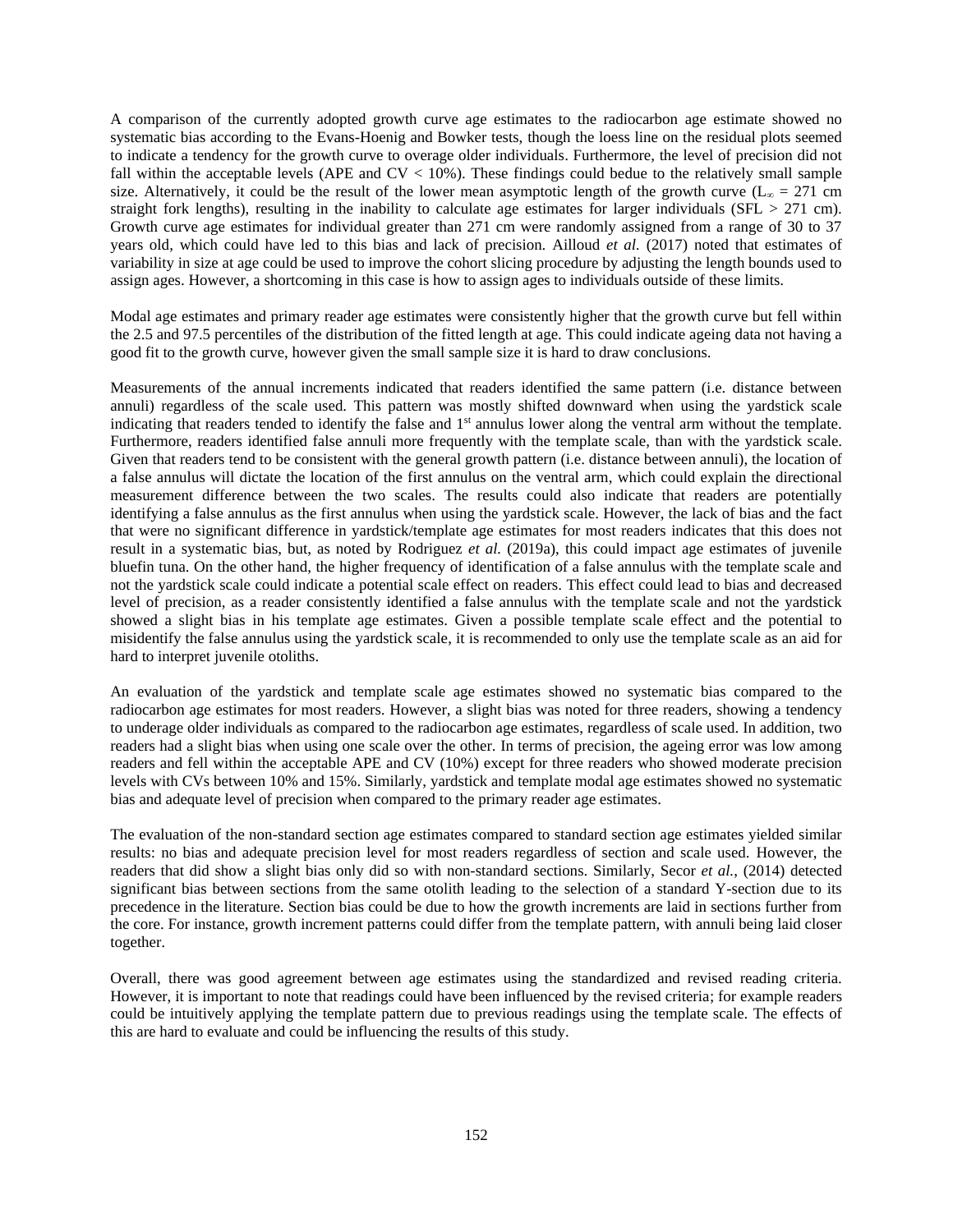Given the lack of bias and acceptable level of precision for most readers, the use of yardstick and template scales, along with the standardized protocols and proposed reading criteria, appear adequate for ageing Atlantic Bluefin tuna. Observed bias and moderate precision levels appear to be related to random effect (e.g. reader effect) more so than a result of methodology used. However, itis recommended to better define criteria for edge type assignment, as a lack of agreement between readers and sections was apparent. Furthermore, the comparison of annual increment measurements and symmetry test comparing standard and non-standard sections highlighted the importance of using a standard section, as structures (e.g. false annuli) might not be visible on alternate sections which could lead to biases.

## Conclusions/Recommendations:

- Due to the lack of bias and acceptable level of precision for most readers, the use of yardstick and template scales along with the standardized protocols and revised reading criteria appear adequate to age Atlantic Bluefin tuna. Given the potential template scale effect and the potential to misidentify the false annulus using the yardstick scale, it is recommended to only use the template scale as an aid for hard to interpret juvenile otoliths.
- It is recommended to use the standard section as several exercises, including this one, have reported a section effect (Secor *et al.*, 2014)
- Edge type assignment criteria need to be better defined. The inclusion of month/season of capture and the knowledge that the opaque band is formed in winter (Siskey *et al.* 2016) might be an option.
- It is recommended to include checks to limit reader effect prior to ageing:
	- Evaluation of reference collection readings.
	- Image exchange (e.g. representative subset of samples) between laboratories to prevent drift between readers and ensure that standard protocols are being applied.
	- It is also recommended to augment the reference set collection to capture variability in samples (e.g. annotated images from this study and other image exchange)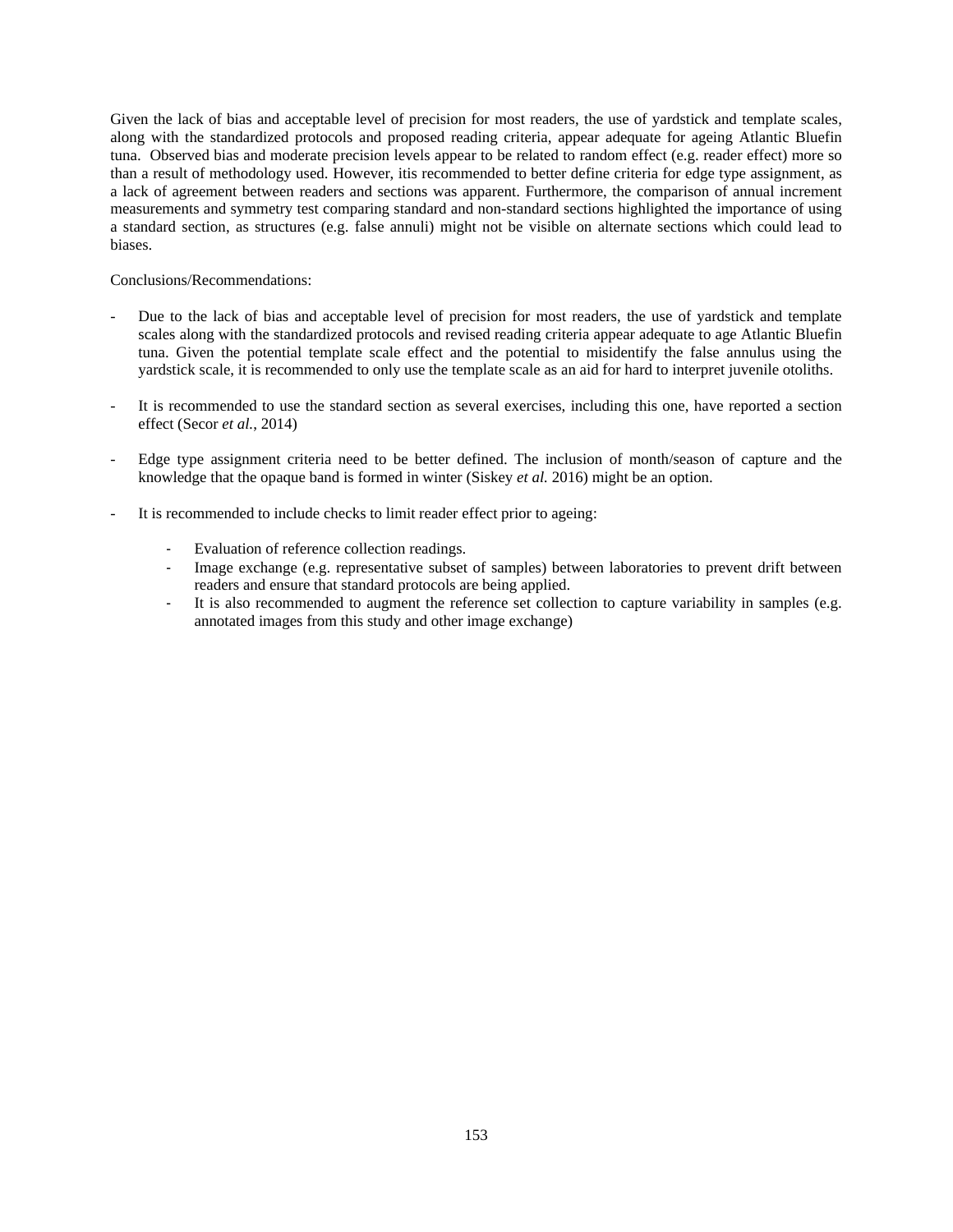## **References**

- Ailloud, L.E., Lauretta, M.V., Hanke, A.R., Golet, W.J., Allman, R.J., Siskey, M.R., Secor, D.H, Hoenig, J. M., 2017. Improving growth estimates for Western Atlantic Bluefin tuna using an integrated modeling approach. Fisheries Research 191(2017) 17-24.
- Anonymous. 2017. Report of the 2017 ICCAT bluefin stock assessment meeting (Madrid, July 2017).
- Busawon, D.S., Rodriguez-Marin, E., Luque, P.L., Allman, R., Gahagan, B., Golet, W., Koob, E., Siskey, M.,Ruiz, M., Quelle, P. 2015. Evaluation of an Atlantic bluefin tuna otolith reference collection. Collect Vol Sci Pap ICCAT 71: 960-982
- Campana, S.E.; Annand, M.C.; Mcmillan, J.I. 1995. Graphical and statistical methods for determining the consisteny of age determinations. Transactions of the American Fishery Society. 124:131-138.
- McBride. R.S. 2015. Diagnosis of paired age agreement: a simulation of accuracy and precision effects. ICES Journal of Marine Science; doi:10.1093/icesjms/fsv047
- Neilson, J. and S. Campana. 2008. A validated description of age and growth of western Atlantic bluefin tuna (*Thunnus thynnus*). Can. J. Fish. Aquat. Sci. 65: 1523-1527.
- Ogle, D.H. 2018. FSA: Fisheries Stock Analysis. R package version 0.8.20.
- Rodriguez-Marin, E., Clear, N., Cort, J.L., Megalofonou, P., Neilson, J.D., Neves dos Santos, M., Olafsdottir, D., Rodriguez-Cabello, C., Ruiz, M. and Valeiras, J. 2007.Report of the 2006 ICCAT Workshop for bluefin tuna direct ageing. Collect. Vol. Sci. Pap. ICCAT, 60(4): 1349-1392.
- Rodriguez-Marin E., Di Natale A., Quelle P., Ruiz M., Allman R. , Bellodi A., Busawon D., Farley J., Garibaldi, F., Ishihara T., Koob E., Lanteri L., Luque P.L., Marcone A., Megalofonou P., Milatou N., Pacicco A., RussoE.,
- Sardenne F., Stagioni M., Tserpes G. and Vittori S. 2014. Report of the age calibration exchange within the Atlantic Wide Research Programme for bluefin tuna (GBYP). ICCAT SCRS doc. SCRS/2014/150
- Rodriguez-Marin E., Quelle P., Busawon D., Farley J., Addis P., Allman R., Bellodi A., Garibaldi F., Hanke A., Ishihara T.,Karakukak S., Koob E., Lanteri L., Luque P.L., and Ruiz M. 2019a. Juvenile Atlantic Bluefin tuna otoliths exchange. Collect. Vol. Sci. Pap. ICCAT, 75: 1315-1329.
- Rodriguez-Marin E., Quelle P., Busawon D., and Hanke A. 2019b. New protocol to avoid bias in otolith readings of Atlantic bluefin tuna juveniles. Collect. Vol. Sci. Pap. ICCAT, 75: 1301-1314.
- Secor, D.H., Allman, R., Busawon, D., Gahagan, B., Golet, W., Koob, E., Luque, P.L., Siskey, M. 2014. Standardization of otolith-based ageing protocols for Atlantic bluefin tuna. Collect Vol Sci Pap ICCAT. 70: 357-363.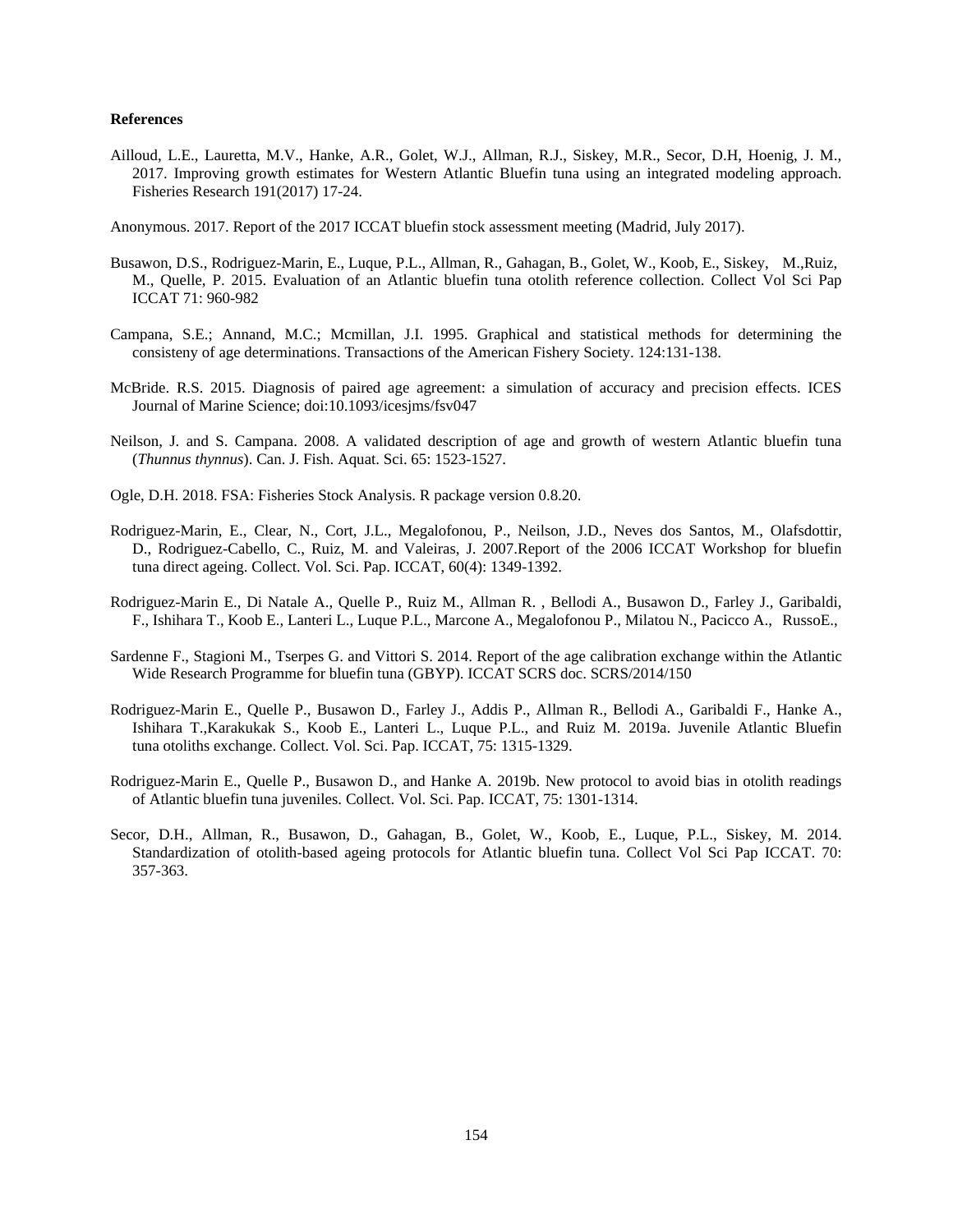| <b>Readability Code</b> | <b>Definition</b>                                  |
|-------------------------|----------------------------------------------------|
|                         | Pattern present-no meaning                         |
|                         | Pattern present-unsure with age estimate           |
| 3                       | Good pattern present-slightly unsure in some areas |
| 4                       | Good pattern-confident with age estimate.          |

**Table 1**. Readability codes for Atlantic bluefin tuna otoliths.

Table 2. Symmetry test by readers and scale for standardized sections (ST) and original sections (NC) (N=17).  $p<0.05$ ; - = no significant difference in Evans-Hoenig and Bowker tests,  $SB =$  slight bias indicated by a significant difference in Evans-Hoenig test.

|                  | Test of symmetry   | $\boldsymbol{A} \boldsymbol{B} \boldsymbol{E}$ | <b>DBU</b>               | <b>FGA</b> | <b>PAD</b> | <b>PLL</b>               | PQE | <b>RAL</b> | <b>SKA</b> | <b>TAI</b> |
|------------------|--------------------|------------------------------------------------|--------------------------|------------|------------|--------------------------|-----|------------|------------|------------|
| <b>Yardstick</b> | NC vs. radiocarbon |                                                | $\overline{\phantom{0}}$ | <b>SB</b>  |            | $\overline{\phantom{a}}$ | ۰   | ۰          |            | SB         |
|                  | ST vs. radiocarbon |                                                |                          |            |            | $\overline{\phantom{a}}$ | ۰   | ۰          |            |            |
|                  | NC vs. ST          |                                                |                          |            |            | $\overline{\phantom{a}}$ |     |            |            |            |
| <b>Template</b>  | NC vs. radiocarbon |                                                | $\overline{\phantom{0}}$ | <b>SB</b>  |            | $\overline{\phantom{a}}$ | ۰   | ۰          |            |            |
|                  | ST vs. radiocarbon |                                                |                          |            |            | $\overline{\phantom{a}}$ |     |            |            |            |
|                  | NC vs. ST          |                                                |                          |            |            |                          | ۰   |            |            |            |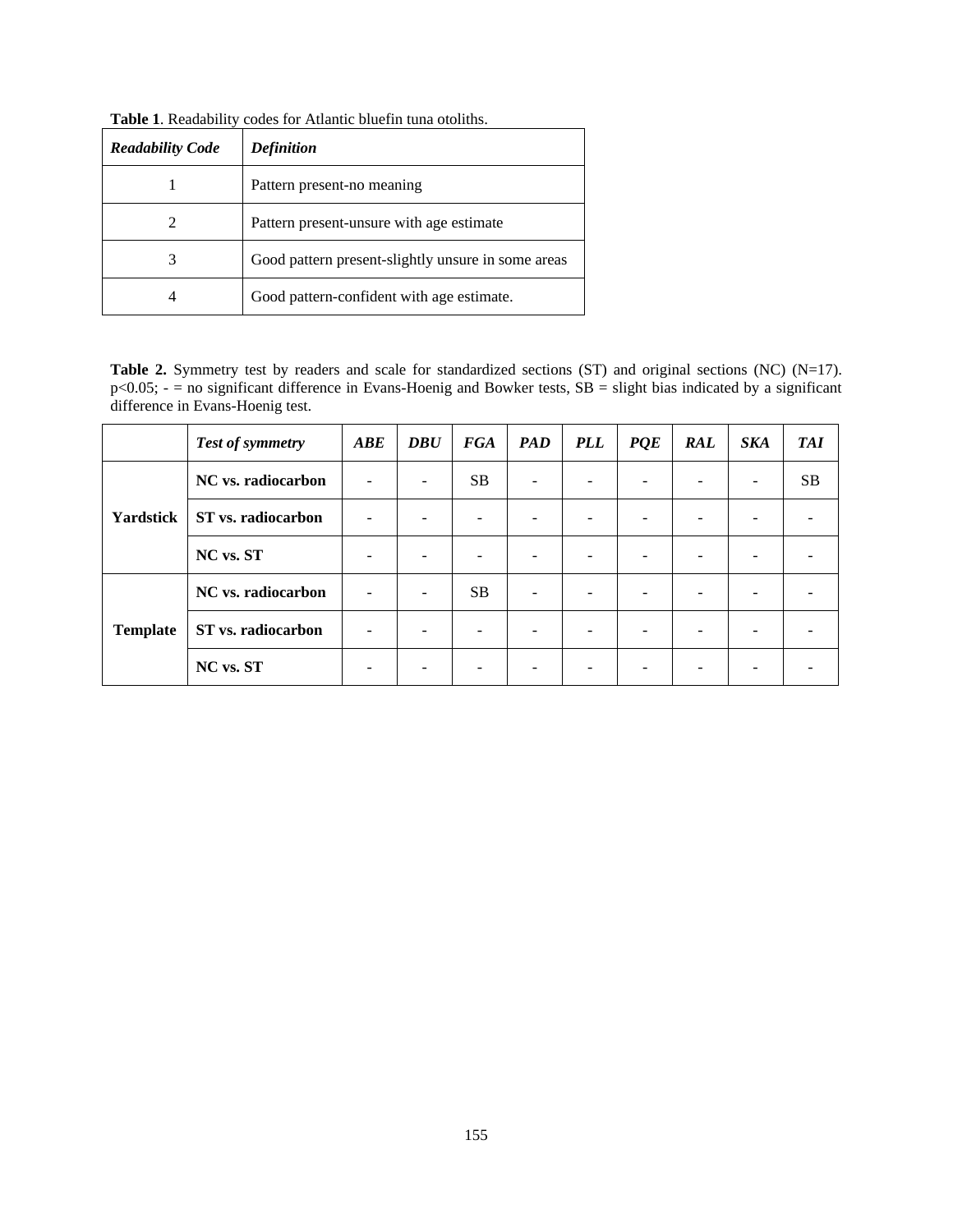

**Figure 1.** Length frequency plot of Atlantic bluefin tuna samples.



Figure 2. Location of the ageing (green box=1mm) and the radiocarbon testing (yellow box=1.2 mm) sections used in Neilson and Campana 2008 (Top) vs. location of standardized ageing (green box =  $0.45 - 0.55$  mm) and micro-constituent (yellow box=2mm) sections (Bottom). NC = original section, ST = standardized section and the red dot represents the core.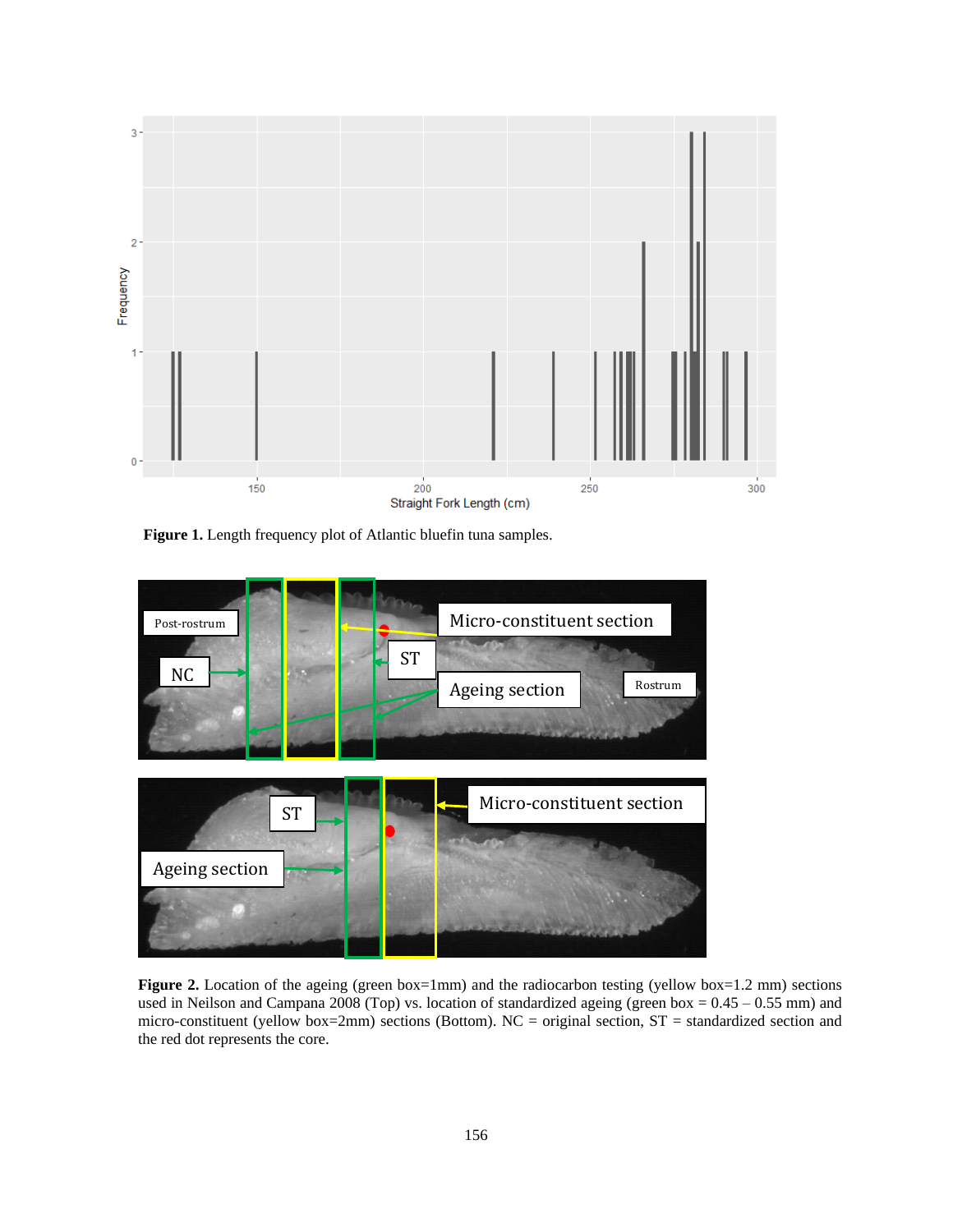

**Figure 3**. Photograph illustrating: 1) the template (top images): 5 annual increments to help assigning the first 5 annuli (Enrique et al. (2019b) and 2) the red-yellow and blue "yardstick" (bottom image): A scale demarcating 0.75, 0.85 and 1 mm was added to images to aid in assignment of the first annulus. This scale was derived from the mean length measuring from the primordium up the ventral arm to the first annulus observed in a sample of yearling otoliths  $(N = 22)$ .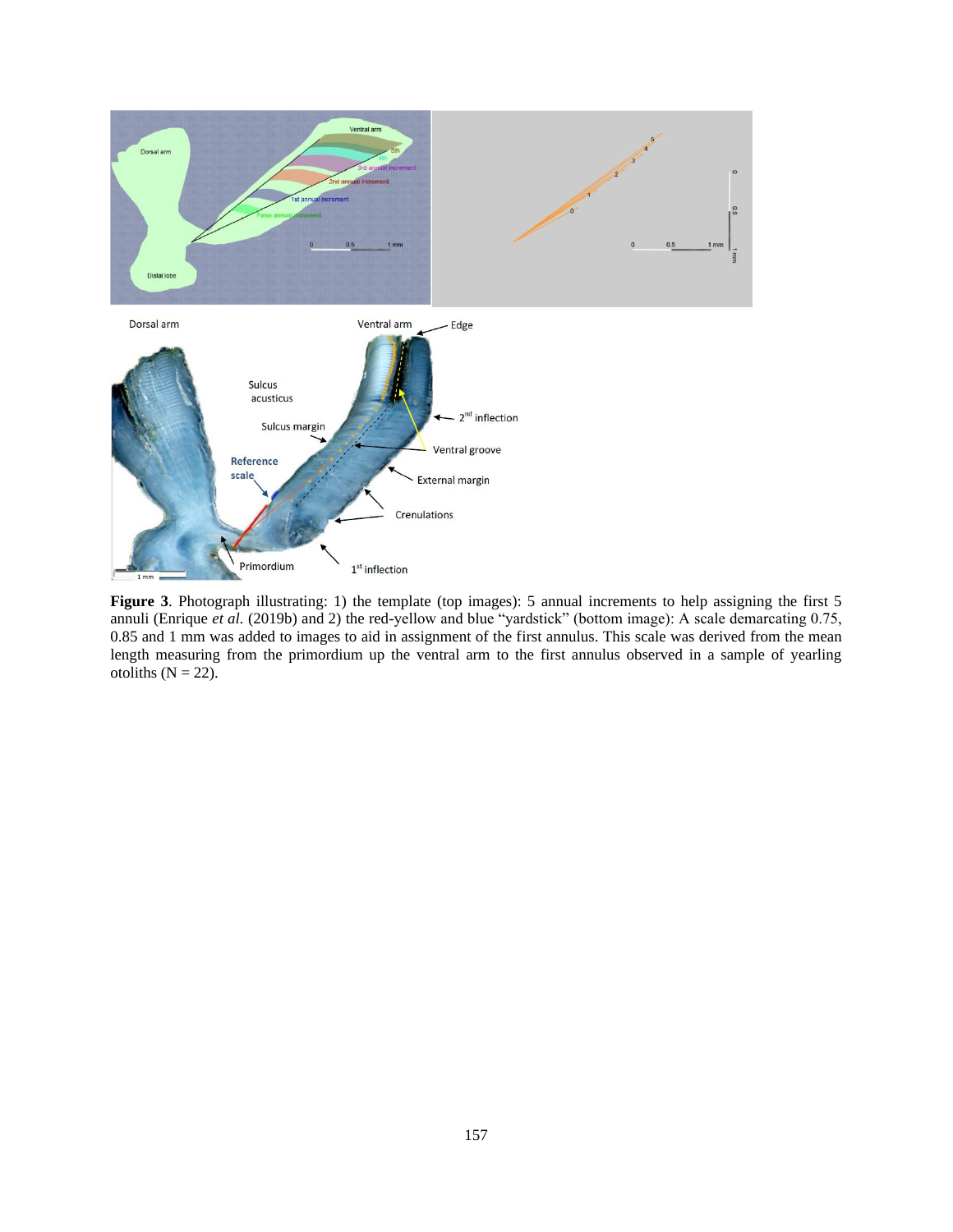

**Figure 4**. Top plot: Age bias plots of radiocarbon age and Ailloud *et al.* (2017) growth curve age estimates. (Residuals = growth curve age estimates – radiocarbon age estimates). Bottom plot: illustrates the number of samples where age was calculated using the Ailloud et al. (2017) growth curve (blue) and samples where age was assigned within a range of 30-37 years old (red) (numbers = sample ID, line = loess smooth line ( $\alpha$  =0.9)).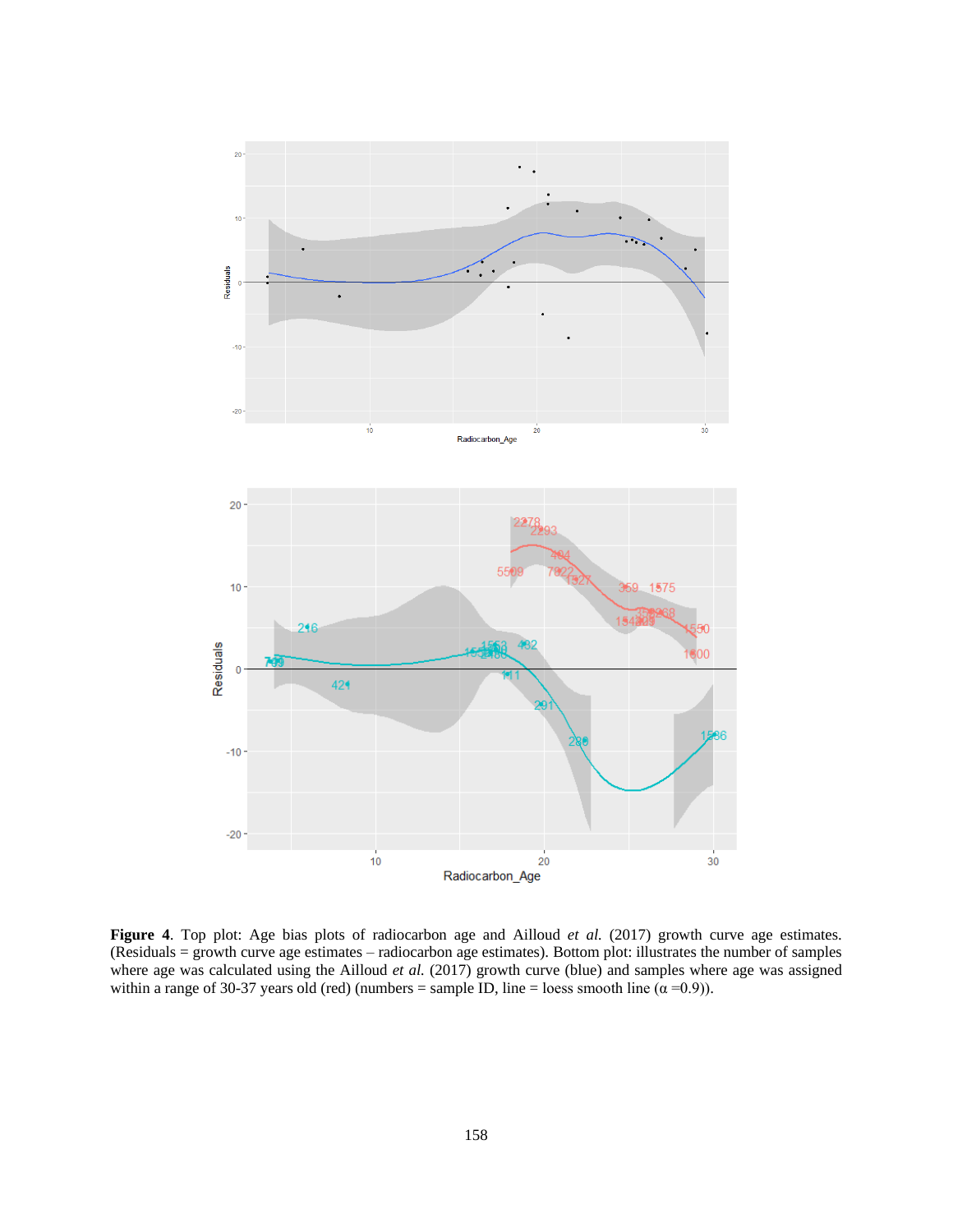

Figure 5. Modal age estimates (red squares = template modal age and blue triangles = yardstick modal age) and primary reader from the Neilson and Campana (2008) age estimates (black dots) overlaid with the Ailloud *et al.* (2017) growth curve (red lines = 2.5 and 97.5 percentiles of the distribution of the fitted length at age).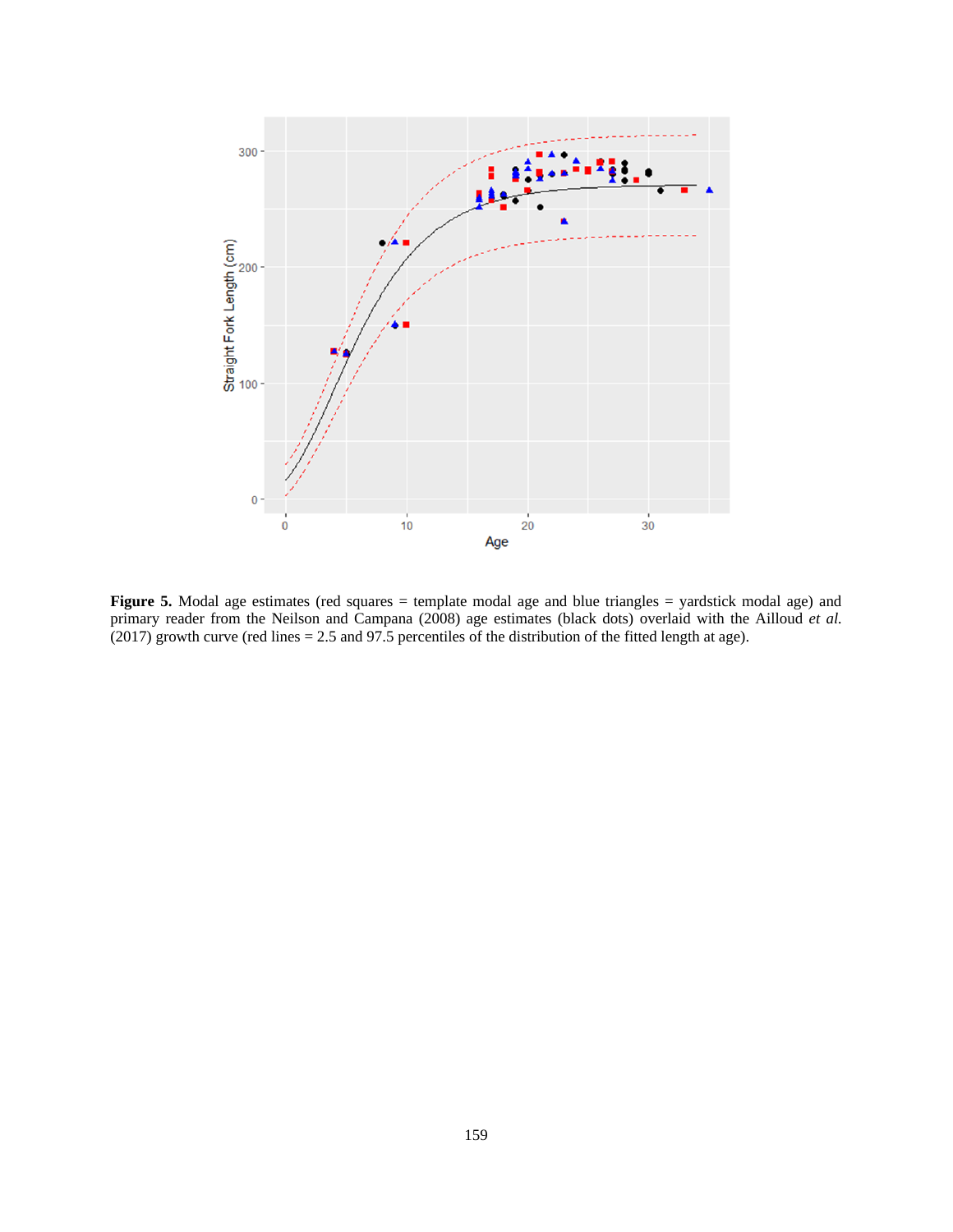

Figure 6. Residual plots of individual readers vs. Radiocarbon age by scale (PM, NC and SC are the readers from the Neilson and Campana 2008 study. Residuals = Age estimates – Radiocarbon Age, loess smooth line  $(\alpha = 0.9)$ , temp= template, yard= Yardstick, nsm= no standard method used). Symmetry test  $(p<0.05$ ; grey (NA) = no significant difference in Evans-Hoenig and Bowker tests, red (SB) = slight bias indicated by a significant difference in Evans-Hoenig test.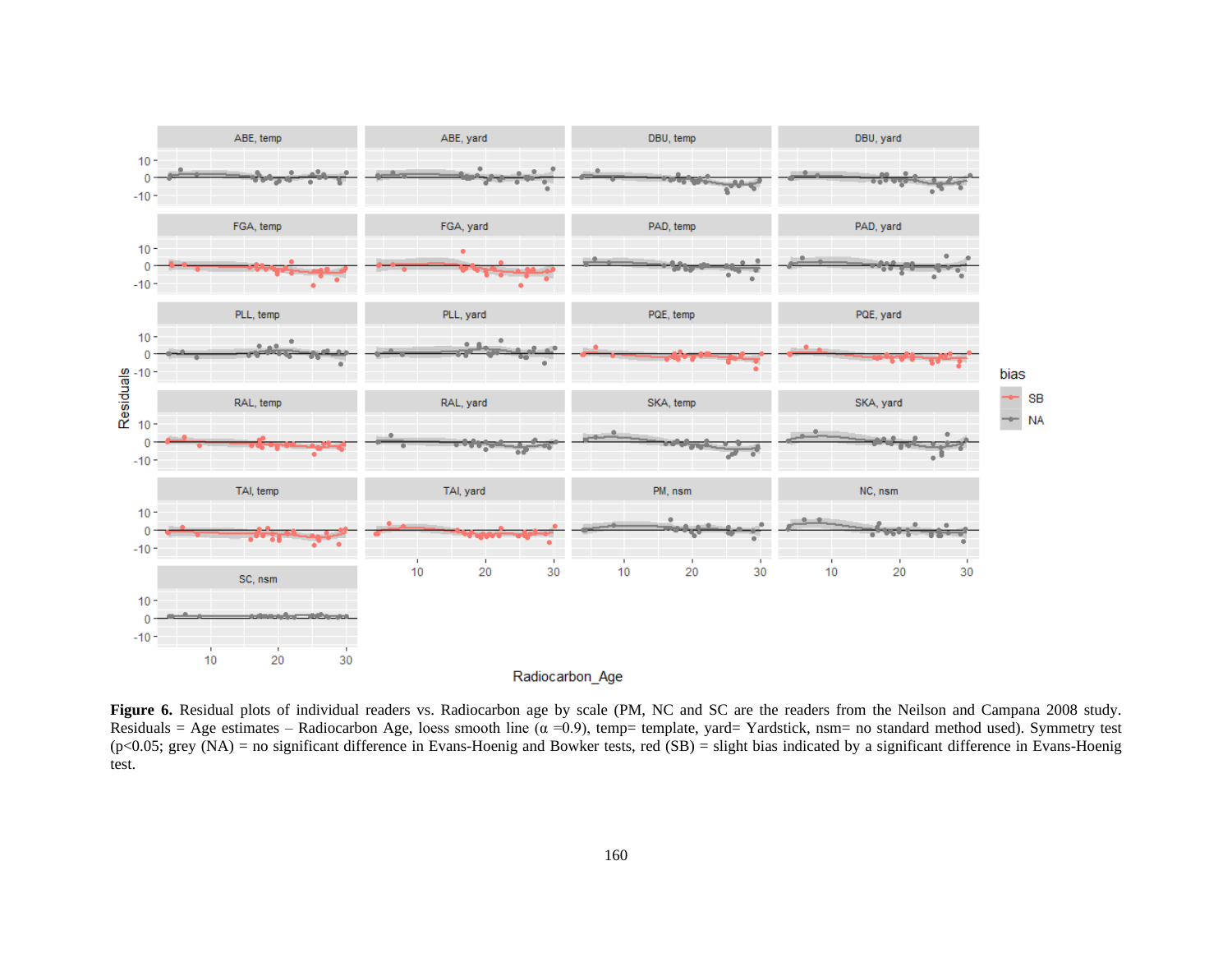

Figure 7. Box plot showing the precision (CV) estimates by readers and scale (red (tb) = template vs. radiocarbon age, green (yb) = yardstick vs. radiocarbon age, blue (yt) = yardstick vs. template). Black line is the accepted level of precision and red dots is the average CV.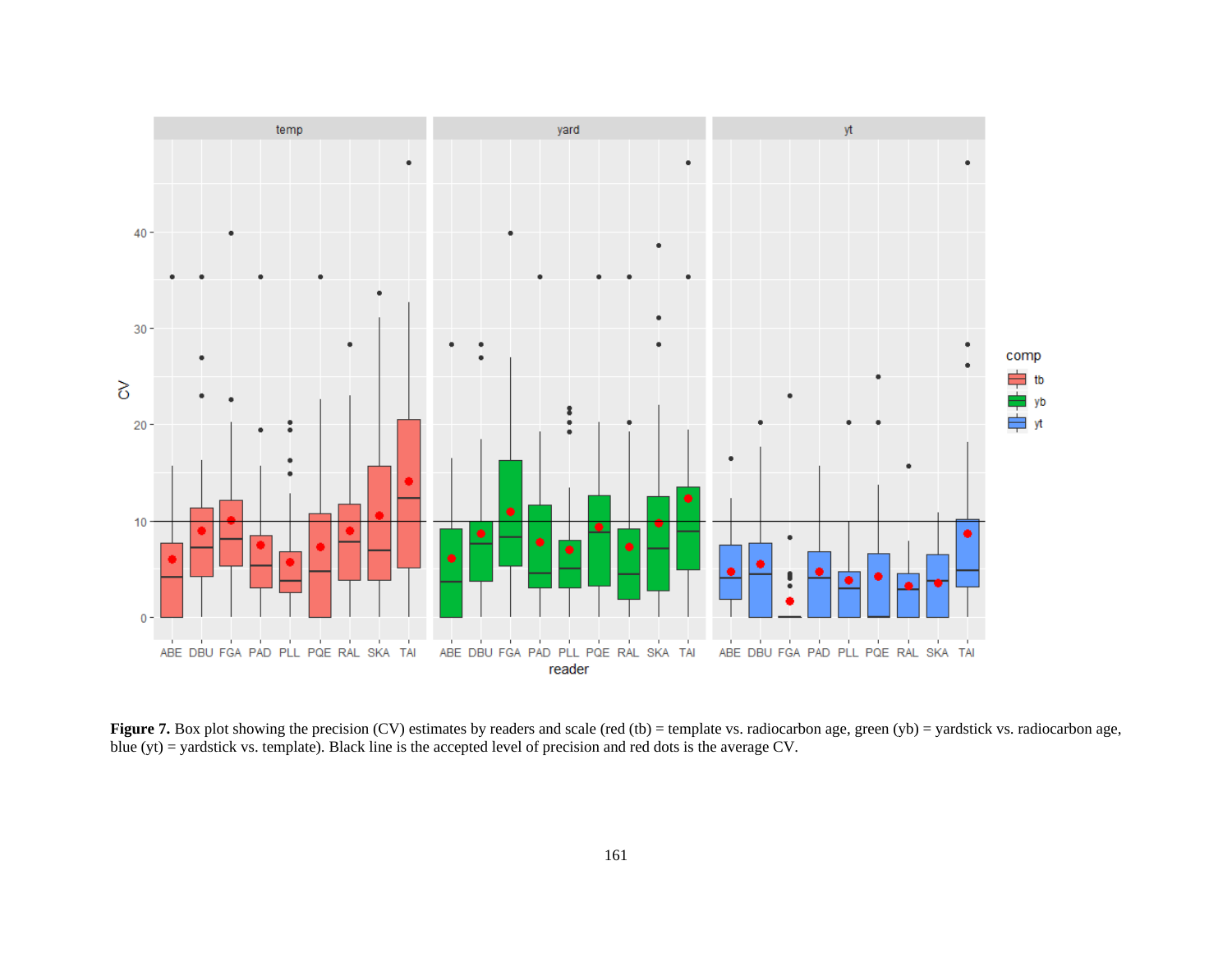

Figure 8. Top plot: Residual plots of individual readers age estimates using the yardstick and template scales. (Residuals = Age estimates Yardstick – Age estimates Template, loess smooth line ( $\alpha$  =0.9)). Symmetry test (p<0.05; grey (NA) = no significant difference in Evans-Hoenig and Bowker tests, red (SB) = slight bias indicated by a significant difference in Evans-Hoenig test. Bottom plot: Box plot showing the difference in estimated age using the two scales by reader. \* indicate significant difference based on paired t-test.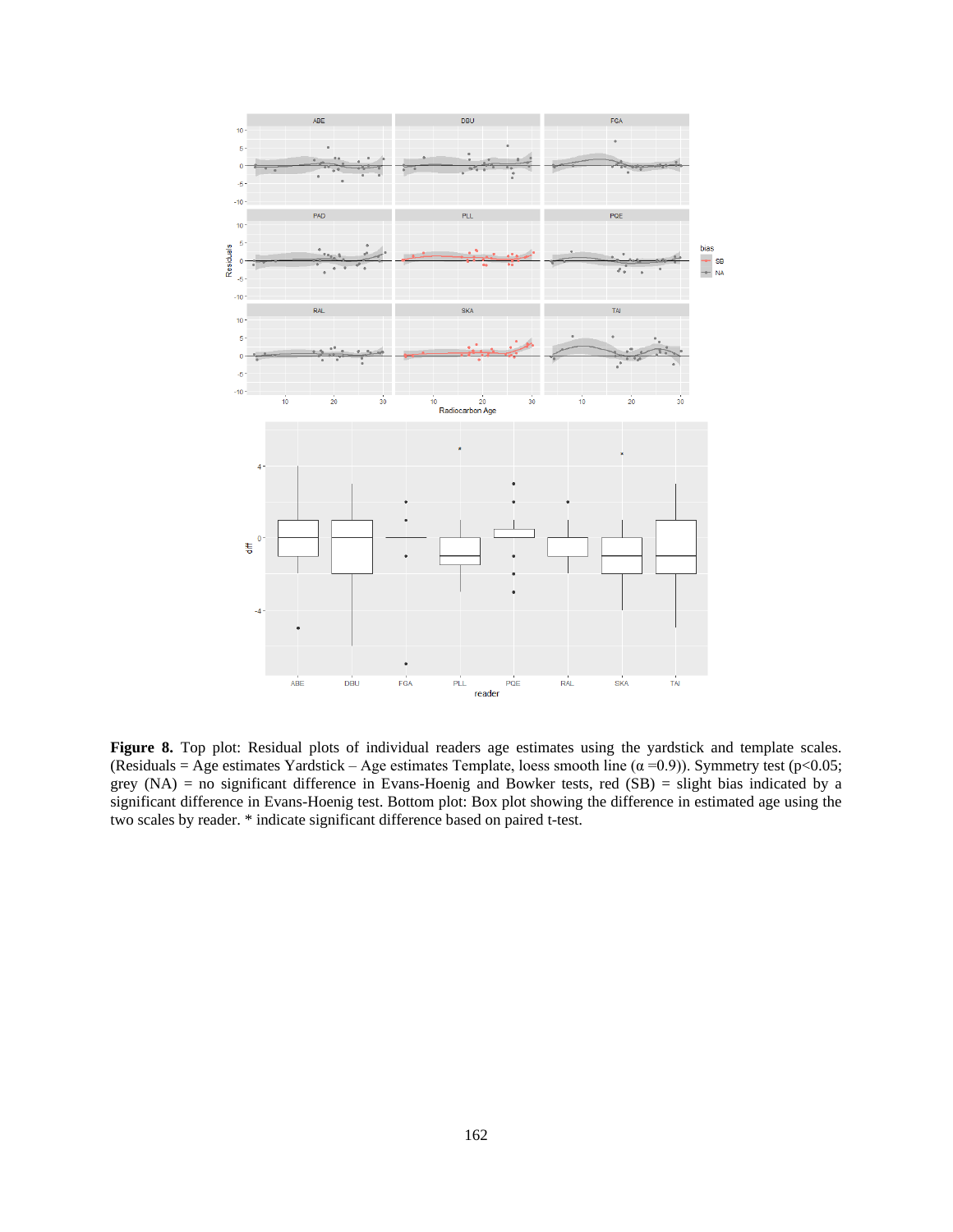

Figure 9. Residual plots of modal age estimates using the yardstick and template scales compared to primary reader, from the Neilson and Campana (2008) study, age estimates. (Residuals = modal age estimates Yardstick/Template – primary reader age estimates, loess smooth line ( $\alpha$  =0.9)). Top left plot = Yardstick modal age estimates vs. Primary Reader, Top right plot = Template modal age estimates vs. Primary Reader and Bottom plot = Yardstick vs Template modal age estimates.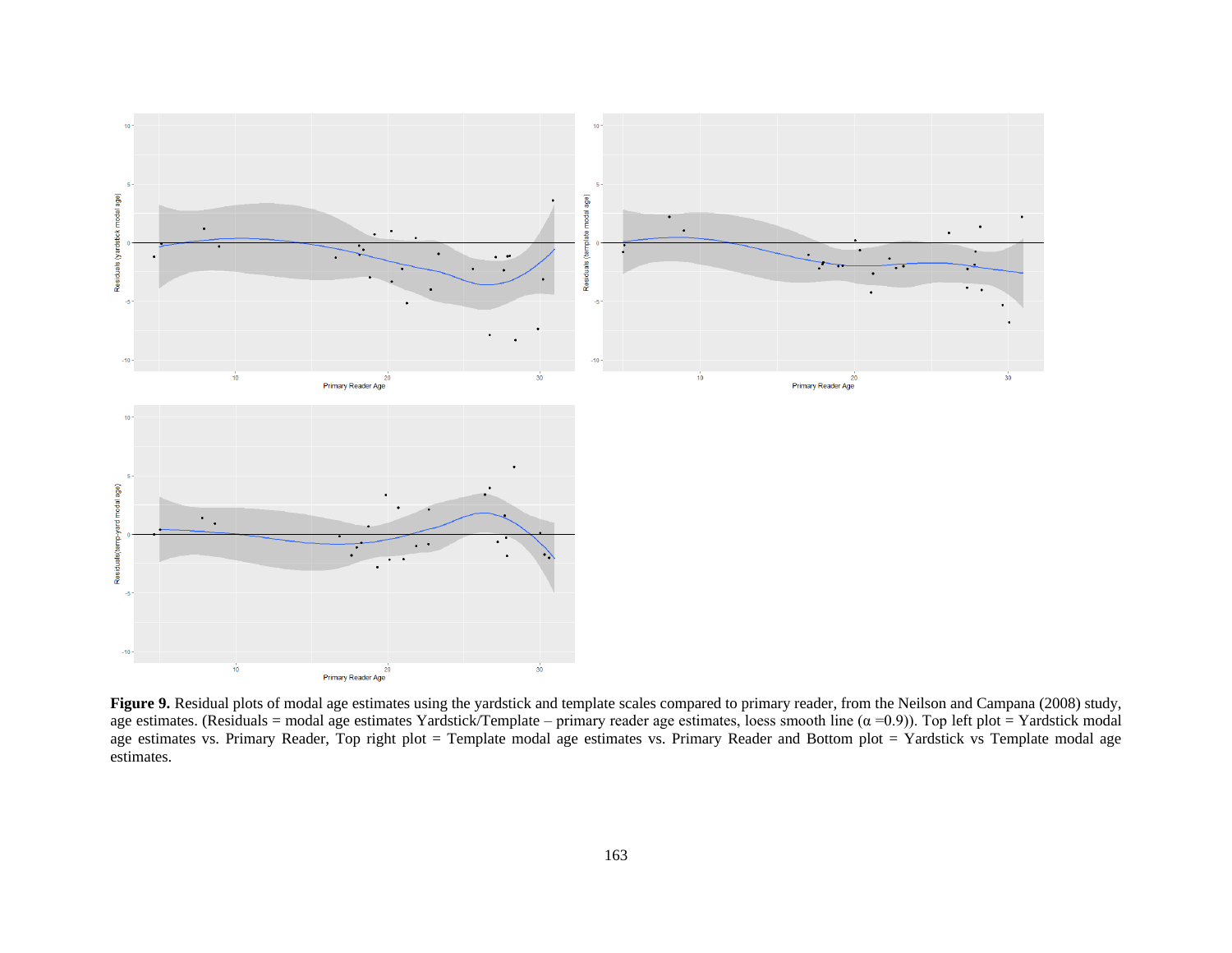

**Figure 10.** Residual plots (Residuals = Age estimates (NC section) – Radiocarbon Age estimates, loess smooth line  $(\alpha = 0.9)$ ) of individual readers by scale compared to Radiocarbon age estimates. Symmetry test (p<0.05; grey (NA) = no significant difference in Evans-Hoenig and Bowker tests, red (SB) = slight bias indicated by a significant difference in Evans-Hoenig test.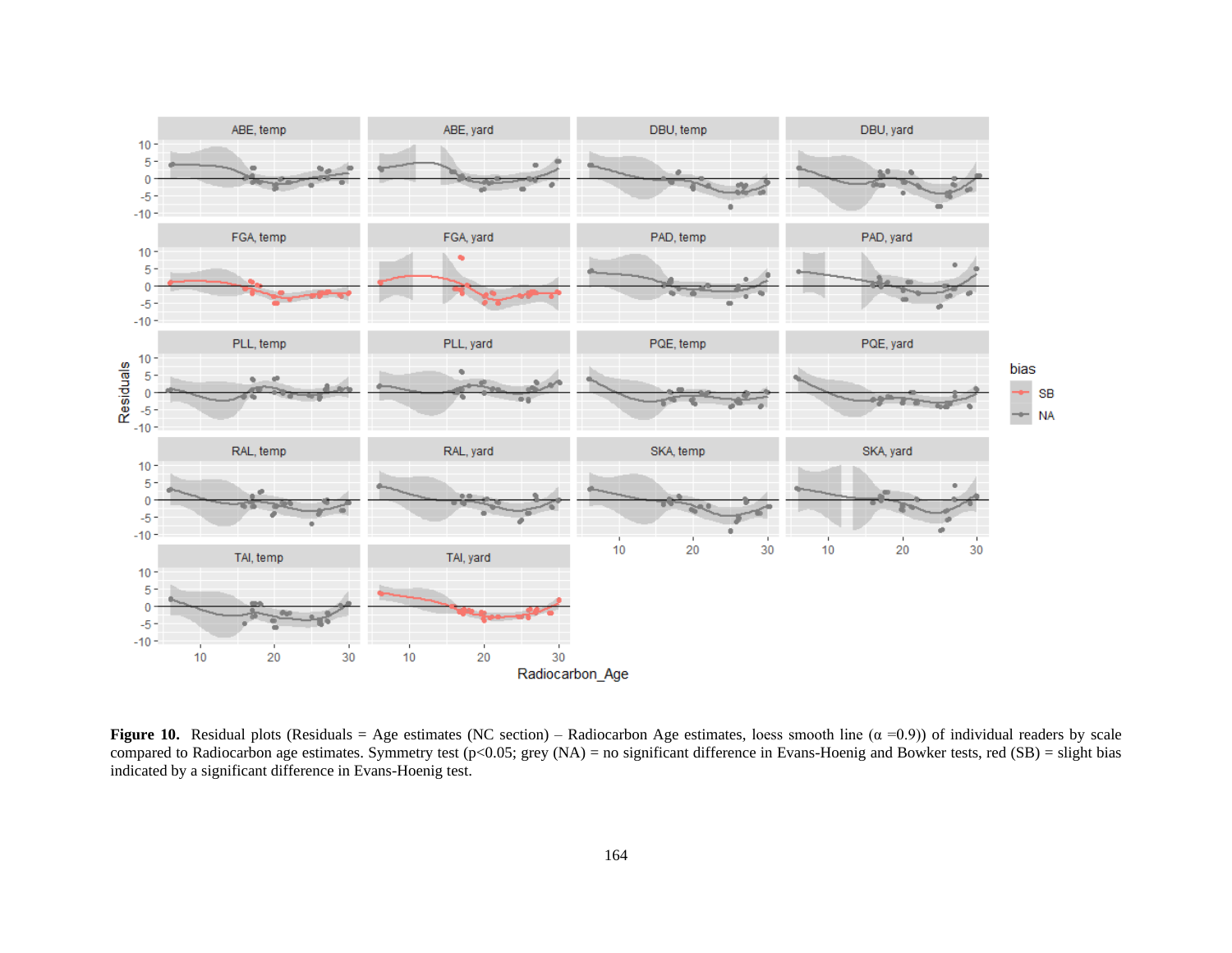

**Figure 11.** Box plot showing the precision (CV) estimates by readers, scale (temp= Template and yard = Yardstick) and section (red (dba) = ST section age vs. radiocarbon age, green (do) = ST section age vs. NC section age, blue (oba) = NC section age vs. radiocarbon age). Black line is the accepted level of precision and red dots is the average CV.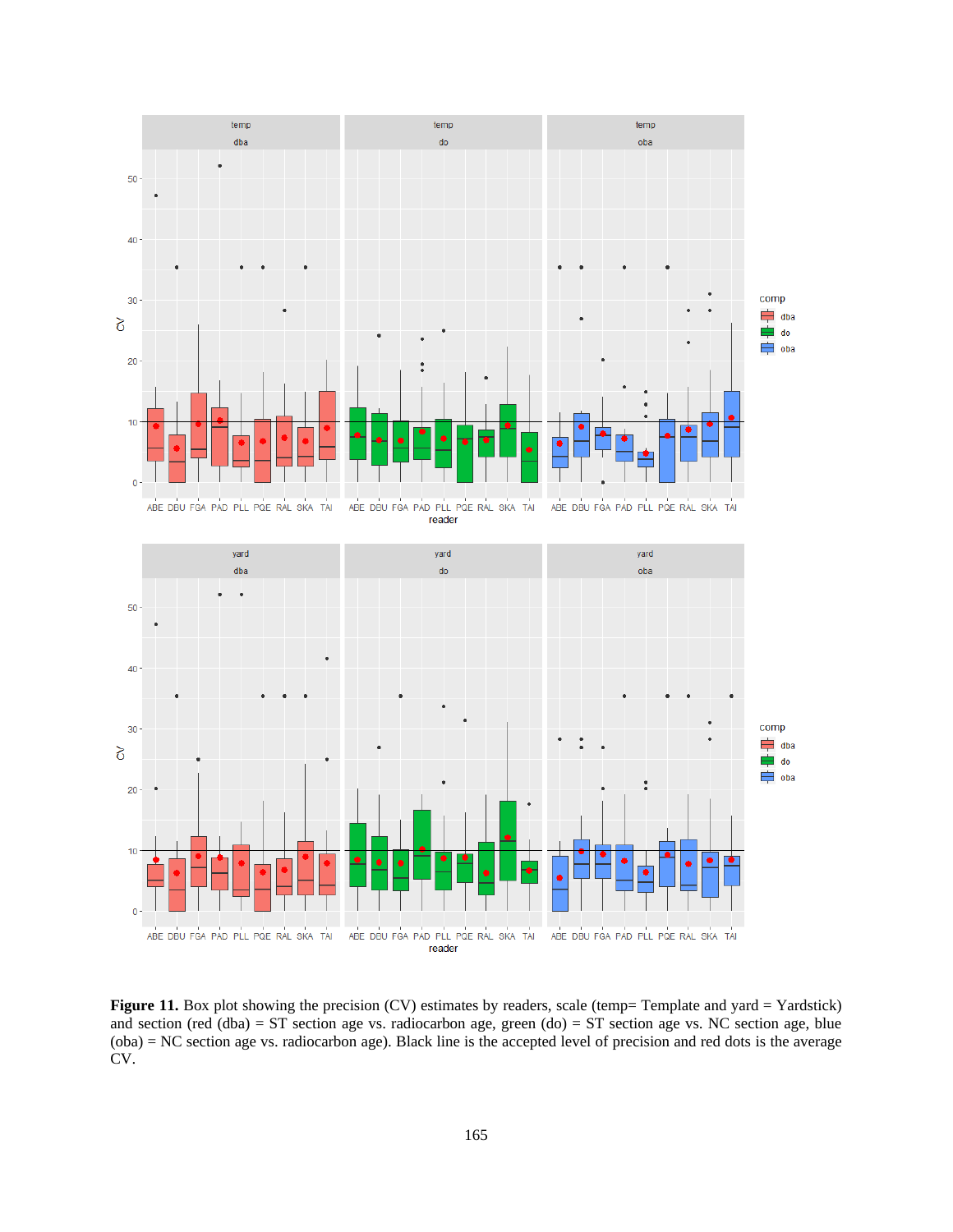

**Figure 12.** Tile plot of edge type assigned by each reader (red = opaque, black = translucent and white = no edge assigned; top left = template, top right = yardstick, bottom left =  $ST$  section, bottom right =  $NC$  section)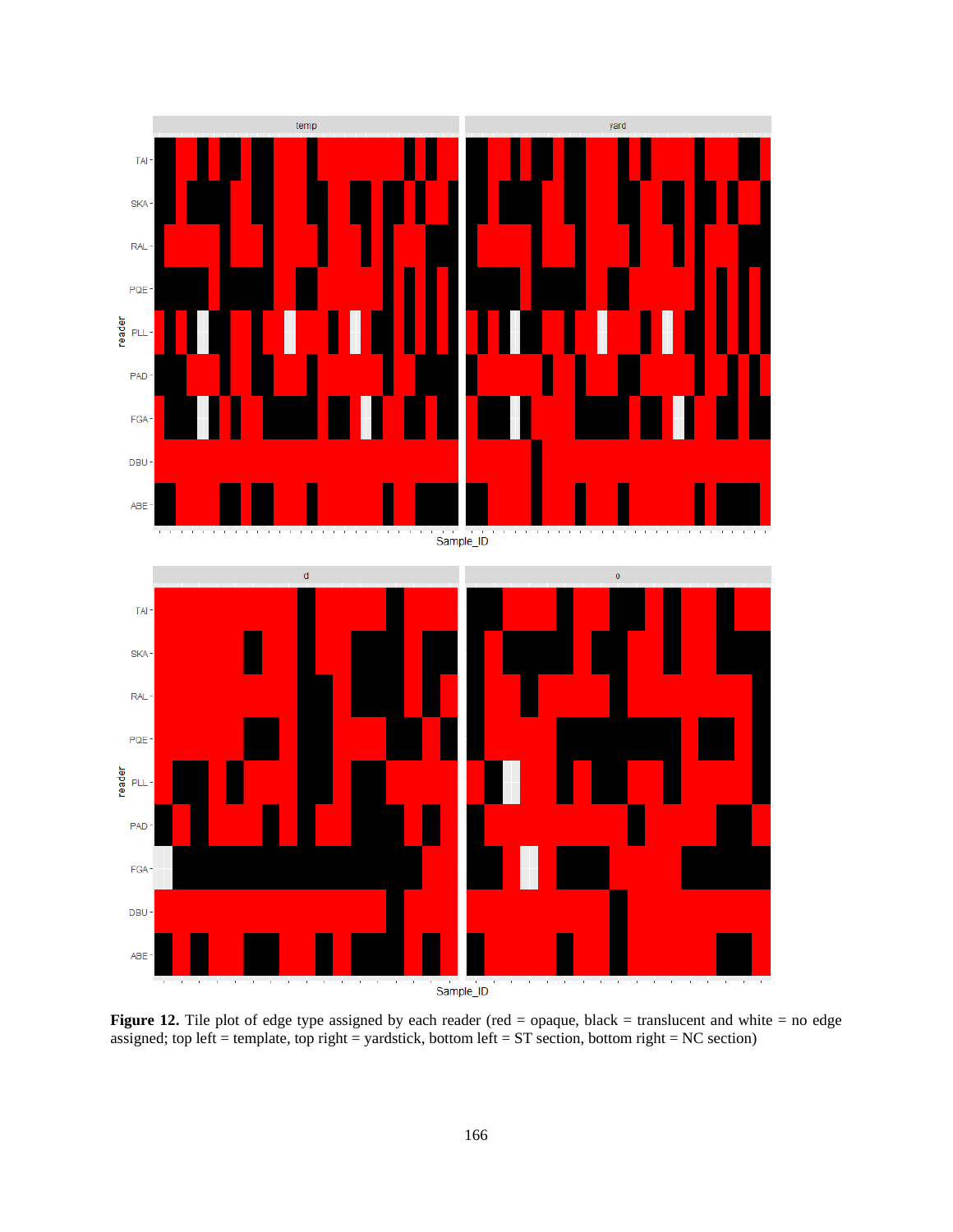

**Figure 13.** Tile plot of readability code assigned by each reader (Black = 1, Red = 2, Green = 3 and Blue = 4; top left  $=$  template, top right = yardstick, bottom left = ST section, bottom right = NC section)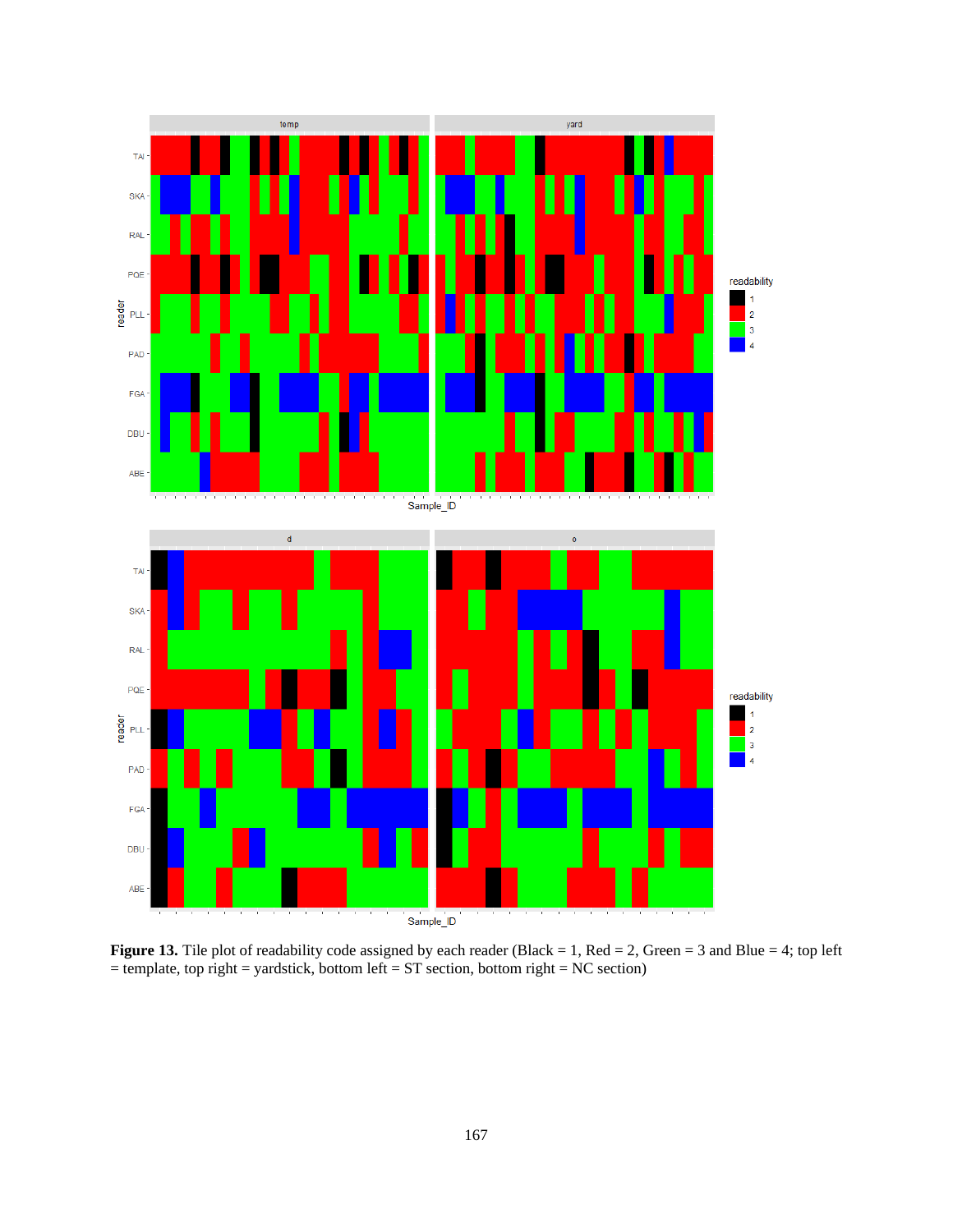

Figure 14. Box plot showing the annual increment measurement by reader, scale (temp= Template (red), yard = Yardstick (blue) and section (NC and ST).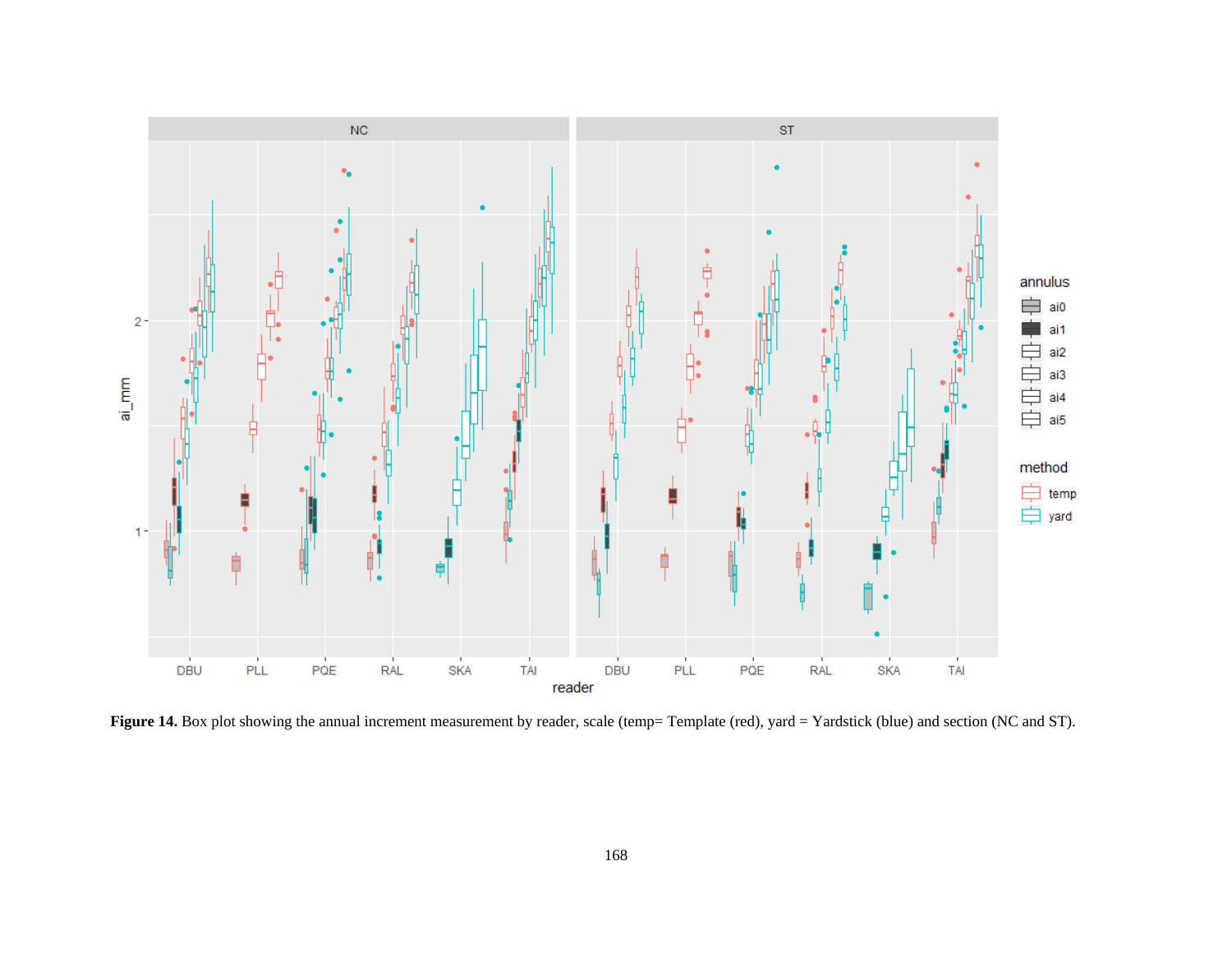

Figure 15. Histogram showing the frequency of false annuli (ai0) by reader and scale (temp= template, yard = yardstick).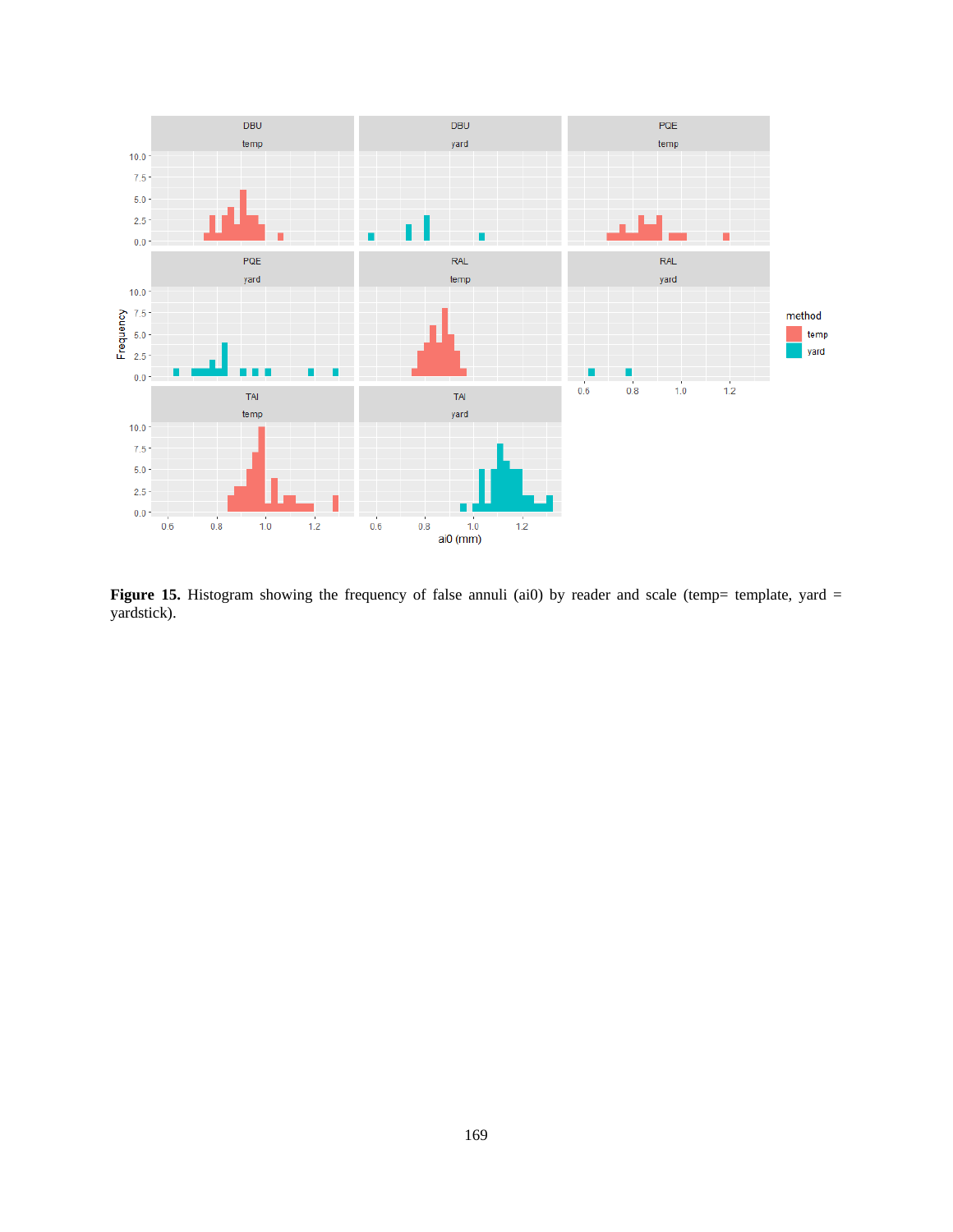# **Appendix 1**

## **Protocol for the preparation of Atlantic Bluefin tuna otoliths**

- Image capture of whole intact otolith shape analysis and metrics
- Weight whole intact otoliths
- Embedded otolith for sectioning: It is recommended to obtain both age estimates and natal origin of Atlantic Bluefin tuna from one otolith.
- otolith section: Y section
	- Trials showed a definite bias of approximately one additional annulus in Y sections than in V sections. Although there is no basis for selecting one section over the other (no way to determine if higher or lower age is correct), precedence in publications (Hurley and Iles 1982; and Neilson and Campana 2008) would favor use of the Y section for the purpose of consistency.
- Image ageing section: reflected vs. transmitted light
	- Trials indicated nil effects due to light type. It was agreed that light type, when sufficiently matched with a standardized image enhancement procedure, was a matter of preference (Busawon et al (2015).

### **Reading criteria**

These criteria (highlighted in cursive) are simply a guide that seeks to complement the criteria defined by Busawon *et al.* (2015), whose instructions are also included (normal font).

Prior to production ageing, readers should read the reference set one time single blind under their preferred light type. A precision level of APE and CV of 10% or lower and no bias would be acceptable to support production ageing. The reference set should also be used to monitor ageing consistency over time as well as among age readers (relative bias and precision) and for training purposes.

- Identification of annuli on otolith section.
	- View sections (or images) under either transmitted or reflected light.
	- Annuli are a bipartite structure consisting of a translucent and opaque zone.
	- Age is estimated by counting opaque growth zones. These appear dark under transmitted light and white under reflected light.
	- The ventral (long) arm is used for age estimates whereas the dorsal (short) arm can be used as check; however it is important to remember that the dorsal arm tends to underestimate age.
	- *There are no annual growth increments between the "primordium" and the 1st inflection.*
	- *Start reading at the "primordium" and proceed towards the edge of the ventral arm. It is recommended to count annual increments at the upper part of the ventral groove.*
	- The ventral arm can be divided in 3 general regions as one travels from the primordium to the *edge of the ventral arm:*
		- o 1 stregion: Annuli are broad and diffuse and contain multiple translucent and opaque zones (~1-5annuli). *These annual growth zones are broad and contain multiple sub-annual translucent and opaque bands, although less marked than the annual ones, this is especially common between the first and second annulus. First 4 annual increments should cover the width of the ventral arm (marked throughout the entire arm). Crenulations (grooves along the margins) may aid in the identification of growth zones. The distance between the first five annuli is greater than in the rest.*